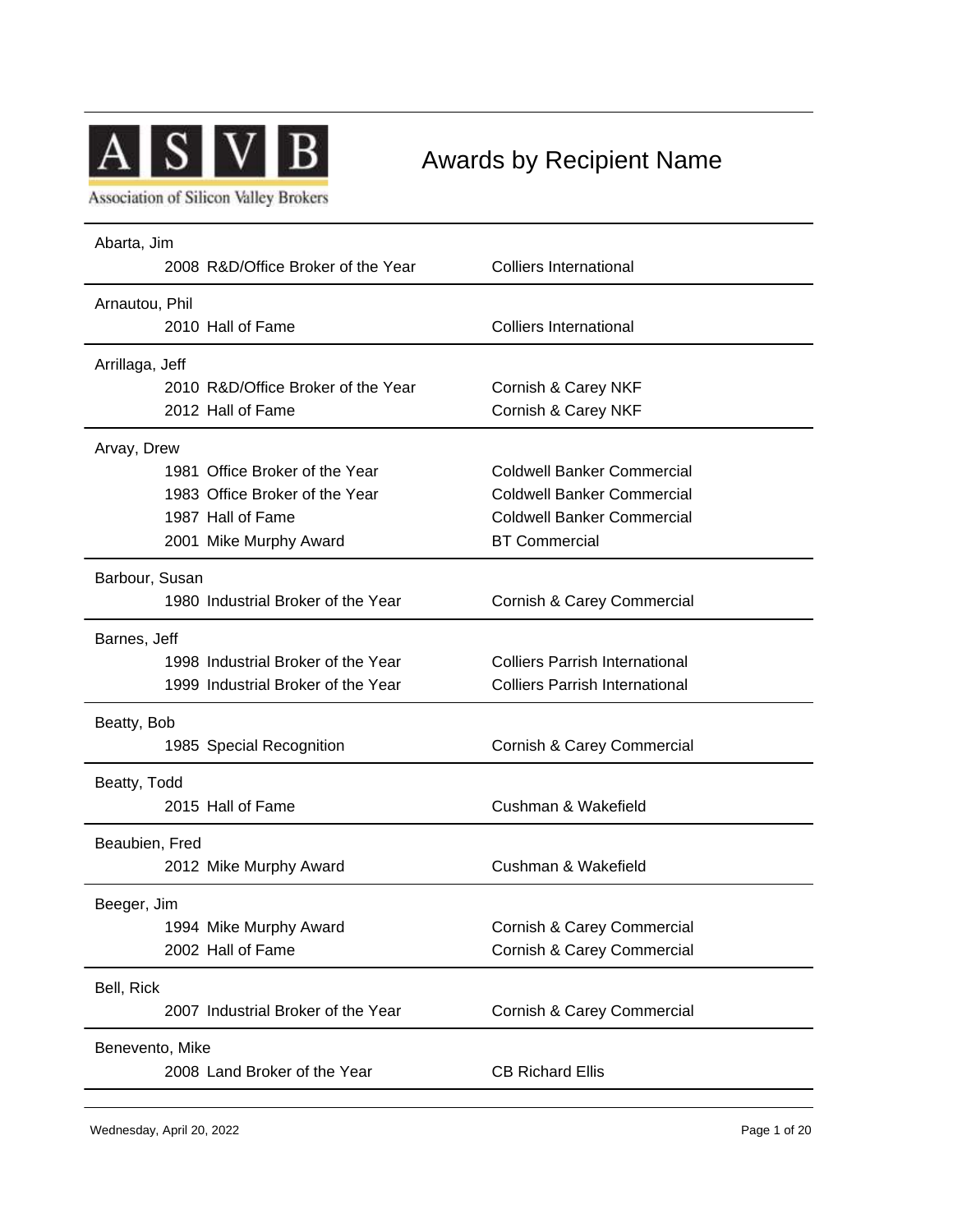| Bennette, Greg     |                                        |                            |
|--------------------|----------------------------------------|----------------------------|
|                    | 2016 Rookie Broker of the Year         | Cushman & Wakefield        |
| Bergner, Steve     |                                        |                            |
|                    | 1992 R&D Broker of the Year            | <b>RES Group</b>           |
| Bergrer, Steve     |                                        |                            |
|                    | 1993 R&D Broker of the Year            | <b>RES Group</b>           |
| Berry, Sandra      |                                        |                            |
|                    | 2004 Retail Broker of the Year         | Cornish & Carey Commercial |
| Biagini, Emo       |                                        |                            |
|                    | 1987 Special Recognition/Broker        | <b>Biagini Properties</b>  |
|                    | 1989 Hall of Fame                      | <b>Biagini Properties</b>  |
| Biagini, Mark      |                                        |                            |
|                    | 1996 Broker of the Year                | <b>Biagini Properties</b>  |
|                    | 1997 Retail Broker of the Year         | <b>Biagini Properties</b>  |
|                    | 1998 Retail Broker of the Year         | <b>Biagini Properties</b>  |
|                    | 1999 Retail Broker of the Year         | <b>Biagini Properties</b>  |
| Biggar, Michael J  |                                        |                            |
|                    | 1988 Industrial/R&D Broker of the Year | Bishop Hawk, Inc.          |
|                    | 1991 R&D Broker of the Year            | Bishop Hawk, Inc.          |
| Binsacca, Jim      |                                        |                            |
|                    | 1995 Hall of Fame                      | Cornish & Carey Commercial |
| Black, Jeff        |                                        |                            |
|                    | 1997 Hall of Fame                      | Grubb & Ellis Company      |
| Blickman, Larry    |                                        |                            |
|                    | 1992 Investment Broker of the Year     | <b>BT Commercial</b>       |
|                    | 1993 Investment Broker of the Year     | <b>BT Commercial</b>       |
|                    | 1994 Investment Broker of the Year     | <b>BT Commercial</b>       |
|                    | 1996 Investment Broker of the Year     | <b>BT Commercial</b>       |
|                    | 2001 Investment Broker of the Year     | <b>BT Commercial</b>       |
| Blickman, Laurence |                                        |                            |
|                    | 1992 Hall of Fame                      | <b>Blickman Turkus</b>     |
|                    | 1995 Investment Broker of the Year     | <b>BT Commercial</b>       |
|                    | 1997 Investment Broker of the Year     | <b>BT Commercial</b>       |
|                    | 1998 Investment Broker of the Year     | <b>BT Commercial</b>       |
|                    | 1999 Investment Broker of the Year     | <b>BT Commercial</b>       |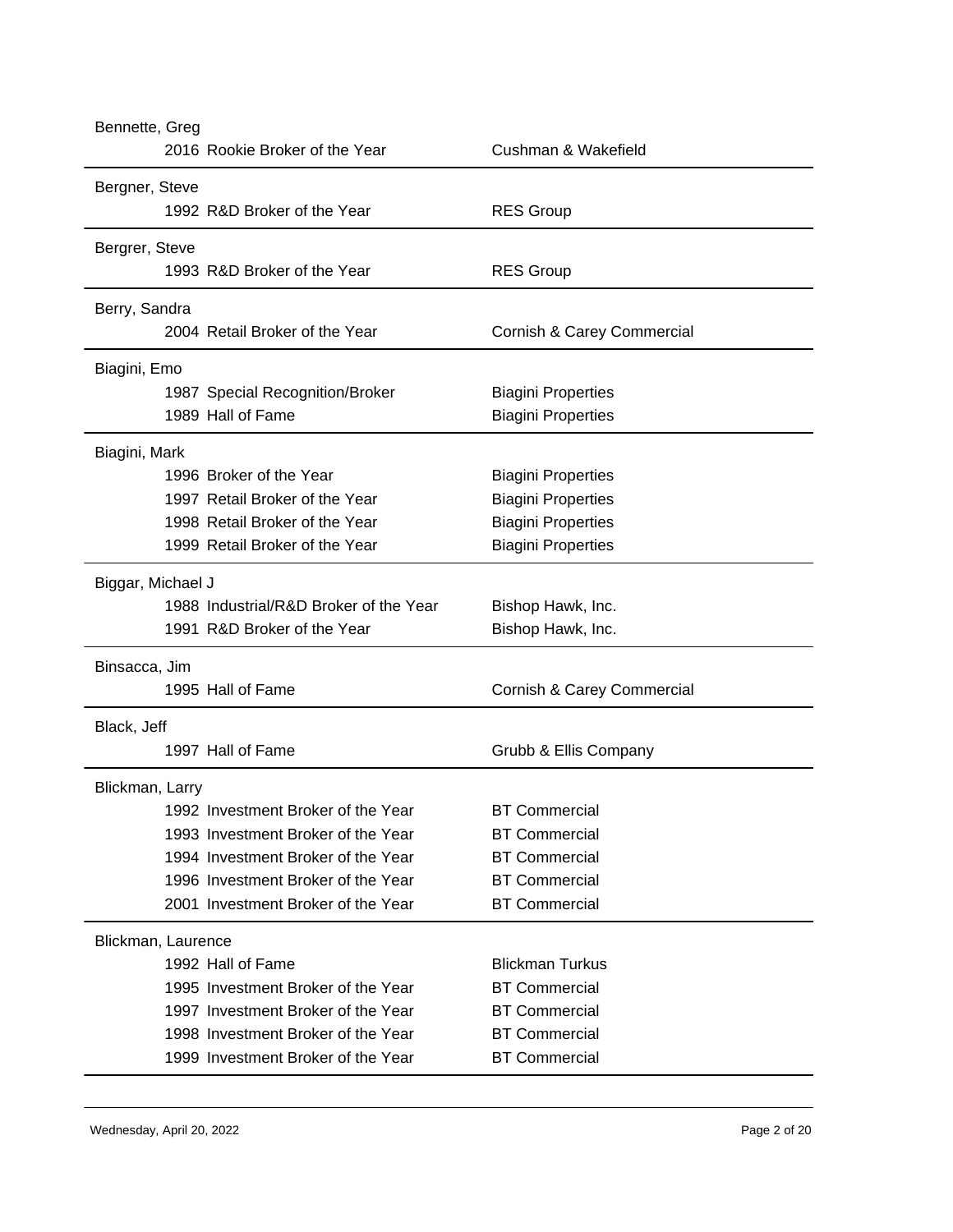| Borelli, Ralph                              |                                   |  |  |
|---------------------------------------------|-----------------------------------|--|--|
| 1984 Investment Broker of the Year          | Borelli & Burke                   |  |  |
| 2004 Land Broker of the Year                | <b>Borelli Investments</b>        |  |  |
| 2005 Land Broker of the Year                | <b>Borelli Investments</b>        |  |  |
| Borgia, Scott                               |                                   |  |  |
| 1996 Industrial Broker of the Year          | <b>CPS</b>                        |  |  |
| Boulden, Laureen K.                         |                                   |  |  |
| 1988 Office/Metropolitan Broker of the Year | MacMillan, Moore & Buchanan       |  |  |
| Brady, John                                 |                                   |  |  |
| 1986 Office Broker of the Year              | <b>Cooper Brady Commercial</b>    |  |  |
| 2006 R&D/Office Broker of the Year          | <b>CRESA Partners</b>             |  |  |
| Brand, Michael                              |                                   |  |  |
| 1977 Industrial Broker of the Year          | Cornish & Carey Commercial        |  |  |
| 1979 Industrial Broker of the Year          | Cornish & Carey Commercial        |  |  |
| 1990 Hall of Fame                           | Cornish & Carey Commercial        |  |  |
| 1995 Land Broker of the Year                | Cornish & Carey Commercial        |  |  |
| 2001 Land Broker of the Year                | Cornish & Carey Commercial        |  |  |
| Brown, Marilyn                              |                                   |  |  |
| 1986 Retail Broker of the Year              | Fox & Carskadon Commercial        |  |  |
| 1988 Retail Broker of the Year              | Fox & Carskadon Commercial        |  |  |
| 1989 Hall of Fame                           | Fox & Carskadon Commercial        |  |  |
| Buchanan, John                              |                                   |  |  |
| 1976 Commercial Broker of the Year          | MacMillan, Moore & Buchanan       |  |  |
| 1983 Hall of Fame                           | <b>Macanan Marketing</b>          |  |  |
| Buhner, Rich                                |                                   |  |  |
| 1982 Retail Broker of the Year              | <b>Coldwell Banker Commercial</b> |  |  |
| Burke, Phil                                 |                                   |  |  |
| 1978 Industrial Broker of the Year          | Cushman & Wakefield, Inc.         |  |  |
| 1982 Hall of Fame                           | Borelli & Burke                   |  |  |
| Byrne, Donn                                 |                                   |  |  |
| 1990 Investment Broker of the Year          | <b>CPS</b>                        |  |  |
|                                             |                                   |  |  |
| Castello, Jim                               |                                   |  |  |
| 1987 Office/Downtown Broker of the Year     | Cushman & Wakefield, Inc.         |  |  |
| Castello, Tim                               |                                   |  |  |
| 1976 Office Broker of the Year              | Cushman & Wakefield, Inc.         |  |  |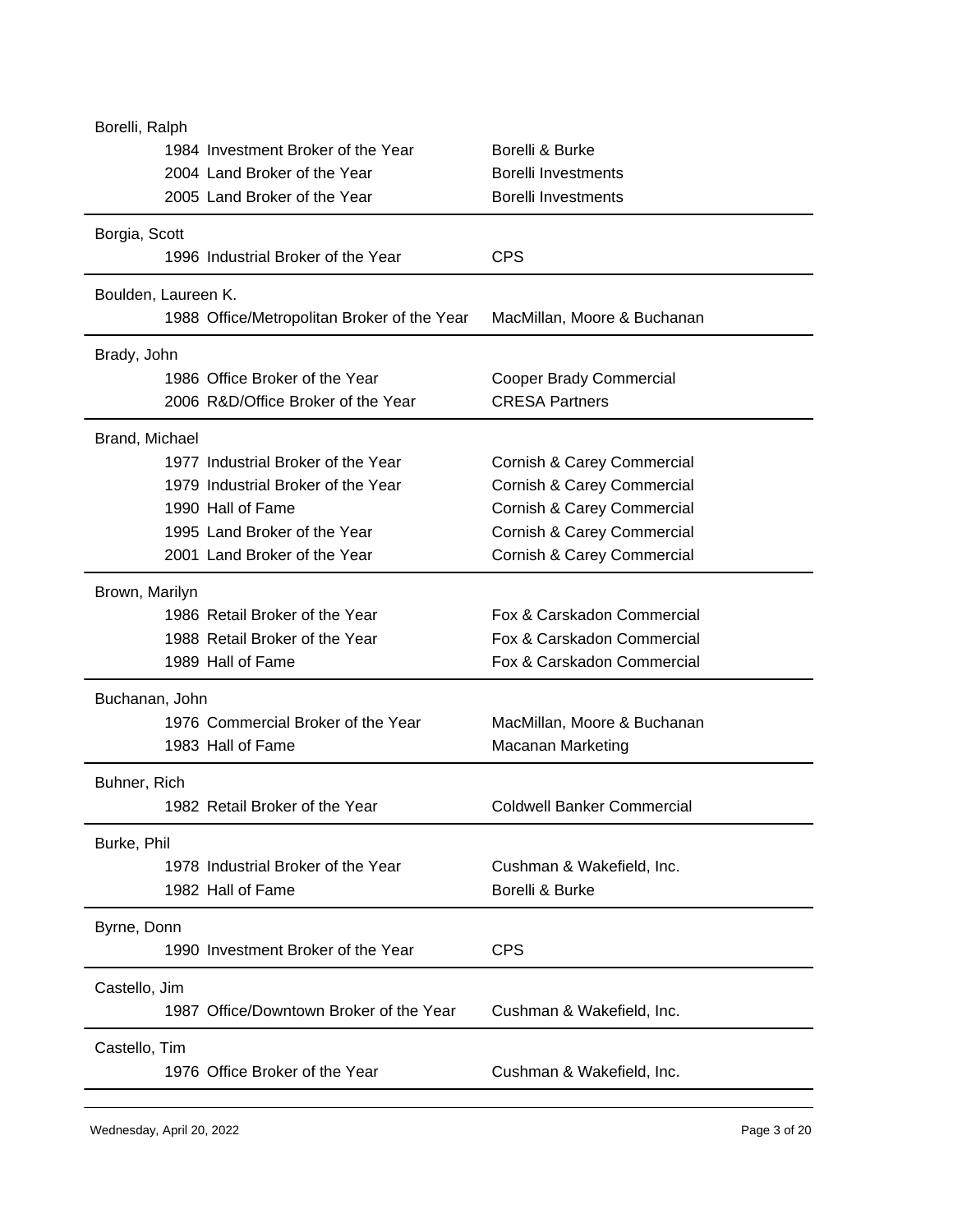| 1977 Industrial Broker of the Year<br><b>Coldwell Banker Commercial</b><br>1978 Industrial Broker of the Year<br><b>Coldwell Banker Commercial</b><br><b>CPS</b><br>1981 Hall of Fame<br><b>CPS</b><br>1993 Land Broker of the Year<br><b>CPS</b><br>1995 Multiple Categories Broker of the Year<br><b>CPS</b><br>1996 Multiple Categories Broker of the Year<br>1997 Land Broker of the Year<br><b>CPS</b><br><b>CPS</b><br>1997 Multiple Categories Broker of the Year<br>1998 Land Broker of the Year<br><b>CPS</b><br>Chung, James<br>2015 Retail Broker of the Year<br>Cushman & Wakefield<br>2016 Retail Broker of the Year<br>Cushman & Wakefield<br>Cioth, Greg<br>2004 Investment Broker of the Year<br><b>Colliers International</b><br>Clarens, Donnette<br>1999 Rookie Broker of the Year<br>Cornish & Carey Commercial<br>Connor, Mike<br>2012 Hall of Fame<br><b>Cassidy Turley</b><br>Cooper, Dave<br>1981 Industrial Broker of the Year<br>Saratoga Investment Company<br>1989 Hall of Fame<br>Cooper Brady Commercial<br>Cox, Frank<br>1991 Industrial Broker of the Year<br>Cornish & Carey Commercial<br>Cunningham, Tom<br>1989 Mike Murphy Award<br><b>Cunningham Associates</b><br>Curran, Carol<br>1982 Office Broker of the Year<br><b>Coldwell Banker Commercial</b><br>1984 Hall of Fame<br><b>Coldwell Banker Commercial</b><br>Dallmar, Howard<br>2001 Office Broker of the Year<br>Cornish & Carey Commercial<br>2002 Office Broker of the Year<br>Cornish & Carey Commercial<br>2004 Office Broker of the Year<br>Cornish & Carey Commercial<br>2007 Office Broker of the Year<br>Cornish & Carey Commercial<br>2011 R&D/Office Broker of the Year (Tie)<br>Cornish & Carey NKF | Chambers, Dennis               |                      |  |
|---------------------------------------------------------------------------------------------------------------------------------------------------------------------------------------------------------------------------------------------------------------------------------------------------------------------------------------------------------------------------------------------------------------------------------------------------------------------------------------------------------------------------------------------------------------------------------------------------------------------------------------------------------------------------------------------------------------------------------------------------------------------------------------------------------------------------------------------------------------------------------------------------------------------------------------------------------------------------------------------------------------------------------------------------------------------------------------------------------------------------------------------------------------------------------------------------------------------------------------------------------------------------------------------------------------------------------------------------------------------------------------------------------------------------------------------------------------------------------------------------------------------------------------------------------------------------------------------------------------------------------------------------------------------------------------------------------------|--------------------------------|----------------------|--|
|                                                                                                                                                                                                                                                                                                                                                                                                                                                                                                                                                                                                                                                                                                                                                                                                                                                                                                                                                                                                                                                                                                                                                                                                                                                                                                                                                                                                                                                                                                                                                                                                                                                                                                               |                                |                      |  |
|                                                                                                                                                                                                                                                                                                                                                                                                                                                                                                                                                                                                                                                                                                                                                                                                                                                                                                                                                                                                                                                                                                                                                                                                                                                                                                                                                                                                                                                                                                                                                                                                                                                                                                               |                                |                      |  |
|                                                                                                                                                                                                                                                                                                                                                                                                                                                                                                                                                                                                                                                                                                                                                                                                                                                                                                                                                                                                                                                                                                                                                                                                                                                                                                                                                                                                                                                                                                                                                                                                                                                                                                               |                                |                      |  |
|                                                                                                                                                                                                                                                                                                                                                                                                                                                                                                                                                                                                                                                                                                                                                                                                                                                                                                                                                                                                                                                                                                                                                                                                                                                                                                                                                                                                                                                                                                                                                                                                                                                                                                               |                                |                      |  |
|                                                                                                                                                                                                                                                                                                                                                                                                                                                                                                                                                                                                                                                                                                                                                                                                                                                                                                                                                                                                                                                                                                                                                                                                                                                                                                                                                                                                                                                                                                                                                                                                                                                                                                               |                                |                      |  |
|                                                                                                                                                                                                                                                                                                                                                                                                                                                                                                                                                                                                                                                                                                                                                                                                                                                                                                                                                                                                                                                                                                                                                                                                                                                                                                                                                                                                                                                                                                                                                                                                                                                                                                               |                                |                      |  |
|                                                                                                                                                                                                                                                                                                                                                                                                                                                                                                                                                                                                                                                                                                                                                                                                                                                                                                                                                                                                                                                                                                                                                                                                                                                                                                                                                                                                                                                                                                                                                                                                                                                                                                               |                                |                      |  |
|                                                                                                                                                                                                                                                                                                                                                                                                                                                                                                                                                                                                                                                                                                                                                                                                                                                                                                                                                                                                                                                                                                                                                                                                                                                                                                                                                                                                                                                                                                                                                                                                                                                                                                               |                                |                      |  |
|                                                                                                                                                                                                                                                                                                                                                                                                                                                                                                                                                                                                                                                                                                                                                                                                                                                                                                                                                                                                                                                                                                                                                                                                                                                                                                                                                                                                                                                                                                                                                                                                                                                                                                               |                                |                      |  |
|                                                                                                                                                                                                                                                                                                                                                                                                                                                                                                                                                                                                                                                                                                                                                                                                                                                                                                                                                                                                                                                                                                                                                                                                                                                                                                                                                                                                                                                                                                                                                                                                                                                                                                               |                                |                      |  |
|                                                                                                                                                                                                                                                                                                                                                                                                                                                                                                                                                                                                                                                                                                                                                                                                                                                                                                                                                                                                                                                                                                                                                                                                                                                                                                                                                                                                                                                                                                                                                                                                                                                                                                               |                                |                      |  |
|                                                                                                                                                                                                                                                                                                                                                                                                                                                                                                                                                                                                                                                                                                                                                                                                                                                                                                                                                                                                                                                                                                                                                                                                                                                                                                                                                                                                                                                                                                                                                                                                                                                                                                               |                                |                      |  |
|                                                                                                                                                                                                                                                                                                                                                                                                                                                                                                                                                                                                                                                                                                                                                                                                                                                                                                                                                                                                                                                                                                                                                                                                                                                                                                                                                                                                                                                                                                                                                                                                                                                                                                               |                                |                      |  |
|                                                                                                                                                                                                                                                                                                                                                                                                                                                                                                                                                                                                                                                                                                                                                                                                                                                                                                                                                                                                                                                                                                                                                                                                                                                                                                                                                                                                                                                                                                                                                                                                                                                                                                               |                                |                      |  |
|                                                                                                                                                                                                                                                                                                                                                                                                                                                                                                                                                                                                                                                                                                                                                                                                                                                                                                                                                                                                                                                                                                                                                                                                                                                                                                                                                                                                                                                                                                                                                                                                                                                                                                               |                                |                      |  |
|                                                                                                                                                                                                                                                                                                                                                                                                                                                                                                                                                                                                                                                                                                                                                                                                                                                                                                                                                                                                                                                                                                                                                                                                                                                                                                                                                                                                                                                                                                                                                                                                                                                                                                               |                                |                      |  |
|                                                                                                                                                                                                                                                                                                                                                                                                                                                                                                                                                                                                                                                                                                                                                                                                                                                                                                                                                                                                                                                                                                                                                                                                                                                                                                                                                                                                                                                                                                                                                                                                                                                                                                               |                                |                      |  |
|                                                                                                                                                                                                                                                                                                                                                                                                                                                                                                                                                                                                                                                                                                                                                                                                                                                                                                                                                                                                                                                                                                                                                                                                                                                                                                                                                                                                                                                                                                                                                                                                                                                                                                               |                                |                      |  |
|                                                                                                                                                                                                                                                                                                                                                                                                                                                                                                                                                                                                                                                                                                                                                                                                                                                                                                                                                                                                                                                                                                                                                                                                                                                                                                                                                                                                                                                                                                                                                                                                                                                                                                               |                                |                      |  |
|                                                                                                                                                                                                                                                                                                                                                                                                                                                                                                                                                                                                                                                                                                                                                                                                                                                                                                                                                                                                                                                                                                                                                                                                                                                                                                                                                                                                                                                                                                                                                                                                                                                                                                               |                                |                      |  |
|                                                                                                                                                                                                                                                                                                                                                                                                                                                                                                                                                                                                                                                                                                                                                                                                                                                                                                                                                                                                                                                                                                                                                                                                                                                                                                                                                                                                                                                                                                                                                                                                                                                                                                               |                                |                      |  |
|                                                                                                                                                                                                                                                                                                                                                                                                                                                                                                                                                                                                                                                                                                                                                                                                                                                                                                                                                                                                                                                                                                                                                                                                                                                                                                                                                                                                                                                                                                                                                                                                                                                                                                               |                                |                      |  |
|                                                                                                                                                                                                                                                                                                                                                                                                                                                                                                                                                                                                                                                                                                                                                                                                                                                                                                                                                                                                                                                                                                                                                                                                                                                                                                                                                                                                                                                                                                                                                                                                                                                                                                               |                                |                      |  |
|                                                                                                                                                                                                                                                                                                                                                                                                                                                                                                                                                                                                                                                                                                                                                                                                                                                                                                                                                                                                                                                                                                                                                                                                                                                                                                                                                                                                                                                                                                                                                                                                                                                                                                               |                                |                      |  |
|                                                                                                                                                                                                                                                                                                                                                                                                                                                                                                                                                                                                                                                                                                                                                                                                                                                                                                                                                                                                                                                                                                                                                                                                                                                                                                                                                                                                                                                                                                                                                                                                                                                                                                               |                                |                      |  |
|                                                                                                                                                                                                                                                                                                                                                                                                                                                                                                                                                                                                                                                                                                                                                                                                                                                                                                                                                                                                                                                                                                                                                                                                                                                                                                                                                                                                                                                                                                                                                                                                                                                                                                               |                                |                      |  |
|                                                                                                                                                                                                                                                                                                                                                                                                                                                                                                                                                                                                                                                                                                                                                                                                                                                                                                                                                                                                                                                                                                                                                                                                                                                                                                                                                                                                                                                                                                                                                                                                                                                                                                               |                                |                      |  |
|                                                                                                                                                                                                                                                                                                                                                                                                                                                                                                                                                                                                                                                                                                                                                                                                                                                                                                                                                                                                                                                                                                                                                                                                                                                                                                                                                                                                                                                                                                                                                                                                                                                                                                               |                                |                      |  |
|                                                                                                                                                                                                                                                                                                                                                                                                                                                                                                                                                                                                                                                                                                                                                                                                                                                                                                                                                                                                                                                                                                                                                                                                                                                                                                                                                                                                                                                                                                                                                                                                                                                                                                               |                                |                      |  |
|                                                                                                                                                                                                                                                                                                                                                                                                                                                                                                                                                                                                                                                                                                                                                                                                                                                                                                                                                                                                                                                                                                                                                                                                                                                                                                                                                                                                                                                                                                                                                                                                                                                                                                               |                                |                      |  |
|                                                                                                                                                                                                                                                                                                                                                                                                                                                                                                                                                                                                                                                                                                                                                                                                                                                                                                                                                                                                                                                                                                                                                                                                                                                                                                                                                                                                                                                                                                                                                                                                                                                                                                               |                                |                      |  |
|                                                                                                                                                                                                                                                                                                                                                                                                                                                                                                                                                                                                                                                                                                                                                                                                                                                                                                                                                                                                                                                                                                                                                                                                                                                                                                                                                                                                                                                                                                                                                                                                                                                                                                               |                                |                      |  |
|                                                                                                                                                                                                                                                                                                                                                                                                                                                                                                                                                                                                                                                                                                                                                                                                                                                                                                                                                                                                                                                                                                                                                                                                                                                                                                                                                                                                                                                                                                                                                                                                                                                                                                               |                                |                      |  |
|                                                                                                                                                                                                                                                                                                                                                                                                                                                                                                                                                                                                                                                                                                                                                                                                                                                                                                                                                                                                                                                                                                                                                                                                                                                                                                                                                                                                                                                                                                                                                                                                                                                                                                               |                                |                      |  |
|                                                                                                                                                                                                                                                                                                                                                                                                                                                                                                                                                                                                                                                                                                                                                                                                                                                                                                                                                                                                                                                                                                                                                                                                                                                                                                                                                                                                                                                                                                                                                                                                                                                                                                               |                                |                      |  |
|                                                                                                                                                                                                                                                                                                                                                                                                                                                                                                                                                                                                                                                                                                                                                                                                                                                                                                                                                                                                                                                                                                                                                                                                                                                                                                                                                                                                                                                                                                                                                                                                                                                                                                               | 2017 Office Broker of the Year | Newmark Knight Frank |  |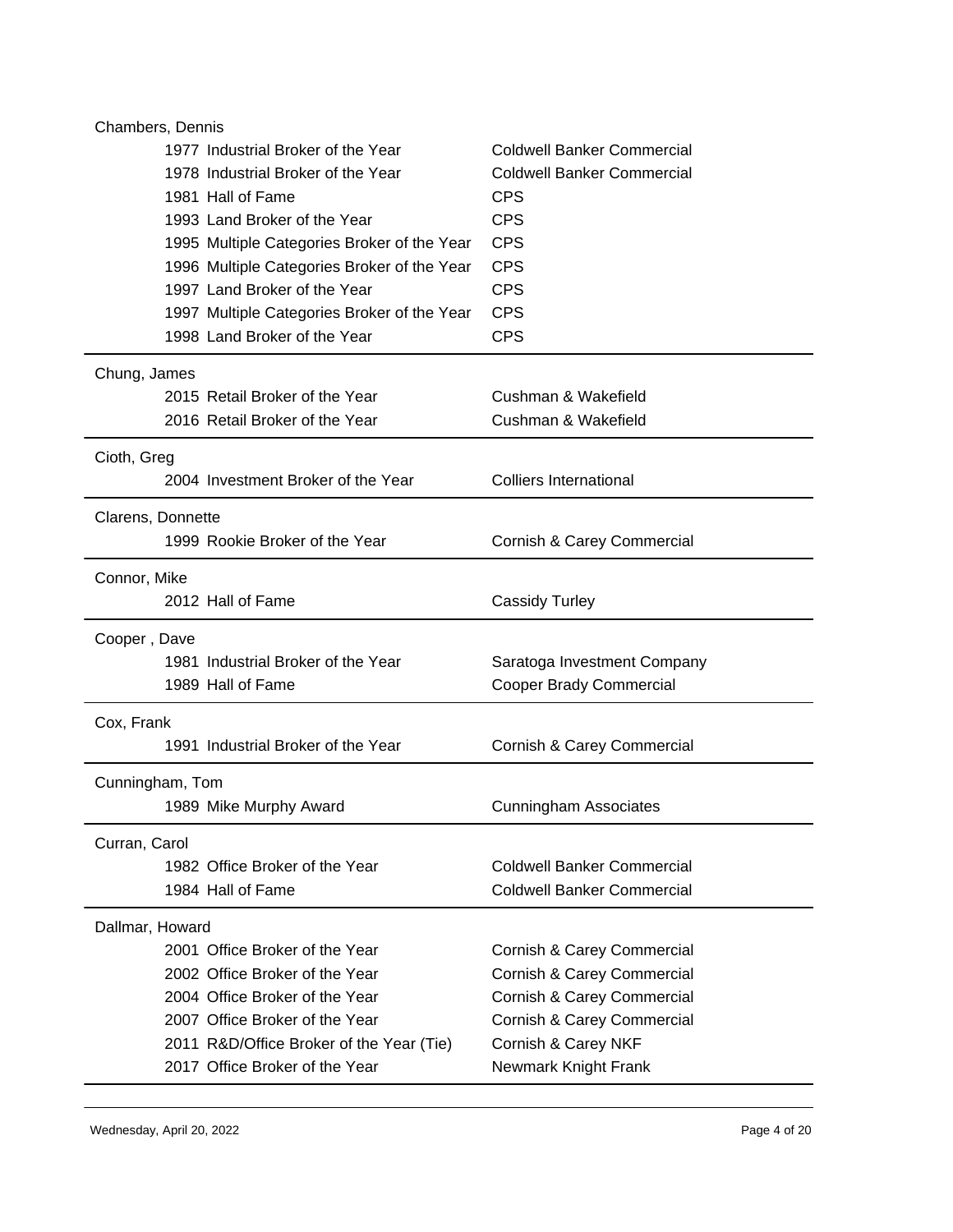| Dallmar, Howie                                    |                                       |  |
|---------------------------------------------------|---------------------------------------|--|
| 1998 Office Broker of the Year                    | Cornish & Carey Commercial            |  |
| 1999 Office Broker of the Year                    | Cornish & Carey Commercial            |  |
| 2003 Office Broker of the Year                    | Cornish & Carey Commercial            |  |
| 2008 Office Broker of the Year                    | Cornish & Carey Commercial            |  |
| D'Angelo, Duffy                                   |                                       |  |
| 1998 Mike Murphy Award                            | <b>Colliers Parrish International</b> |  |
| 2011 Hall of Fame                                 | Colliers International                |  |
| Daschbach, Mark                                   |                                       |  |
| 2000 Office Broker of the Year                    | Cornish & Carey Commercial            |  |
| 2004 R&D/Office Broker of the Year                | Cornish & Carey Commercial            |  |
| 2004 Hall of Fame                                 | Cornish & Carey Commercial            |  |
| Daugherly, Scott                                  |                                       |  |
| 1991 Office/Downtown Broker of the Year           | J.R. Parrish, Inc.                    |  |
| Davies, Greg                                      |                                       |  |
| 1998 Hall of Fame                                 | <b>CPS</b>                            |  |
| 1998 Multiple Categories Broker of the Year       | <b>CPS</b>                            |  |
| Davies, S. Gregory                                |                                       |  |
| 1988 Special Recognition/Broker                   | <b>CPS</b>                            |  |
| Davis, Bob                                        |                                       |  |
| 1976 Industrial Broker of the Year                | <b>Coldwell Banker Commercial</b>     |  |
| DeCoite, Jon                                      |                                       |  |
| 2006 Rookie Broker of the Year                    | <b>CPS CORFAC International</b>       |  |
| Donovan, George                                   |                                       |  |
| 1993 Retail Broker of the Year                    | <b>CB Commercial</b>                  |  |
| Doyle, Eric                                       |                                       |  |
| 1994 Land Broker of the Year                      | <b>CPS</b>                            |  |
| Doyle, Erik                                       |                                       |  |
| 2006 Investment Broker of the Year                | <b>CB Richard Ellis</b>               |  |
| 2007 Investment Broker of the Year                | <b>CB Richard Ellis</b>               |  |
|                                                   |                                       |  |
| Dwyer, Bob<br>1987 Special Mention Industrial R&D | Grubb & Ellis Company                 |  |
|                                                   |                                       |  |
| Engles, Bob                                       |                                       |  |
| 1987 Special Mention Industrial R&D               | Grubb & Ellis Company                 |  |
| 2004 Mike Murphy Award                            | Grubb & Ellis Company                 |  |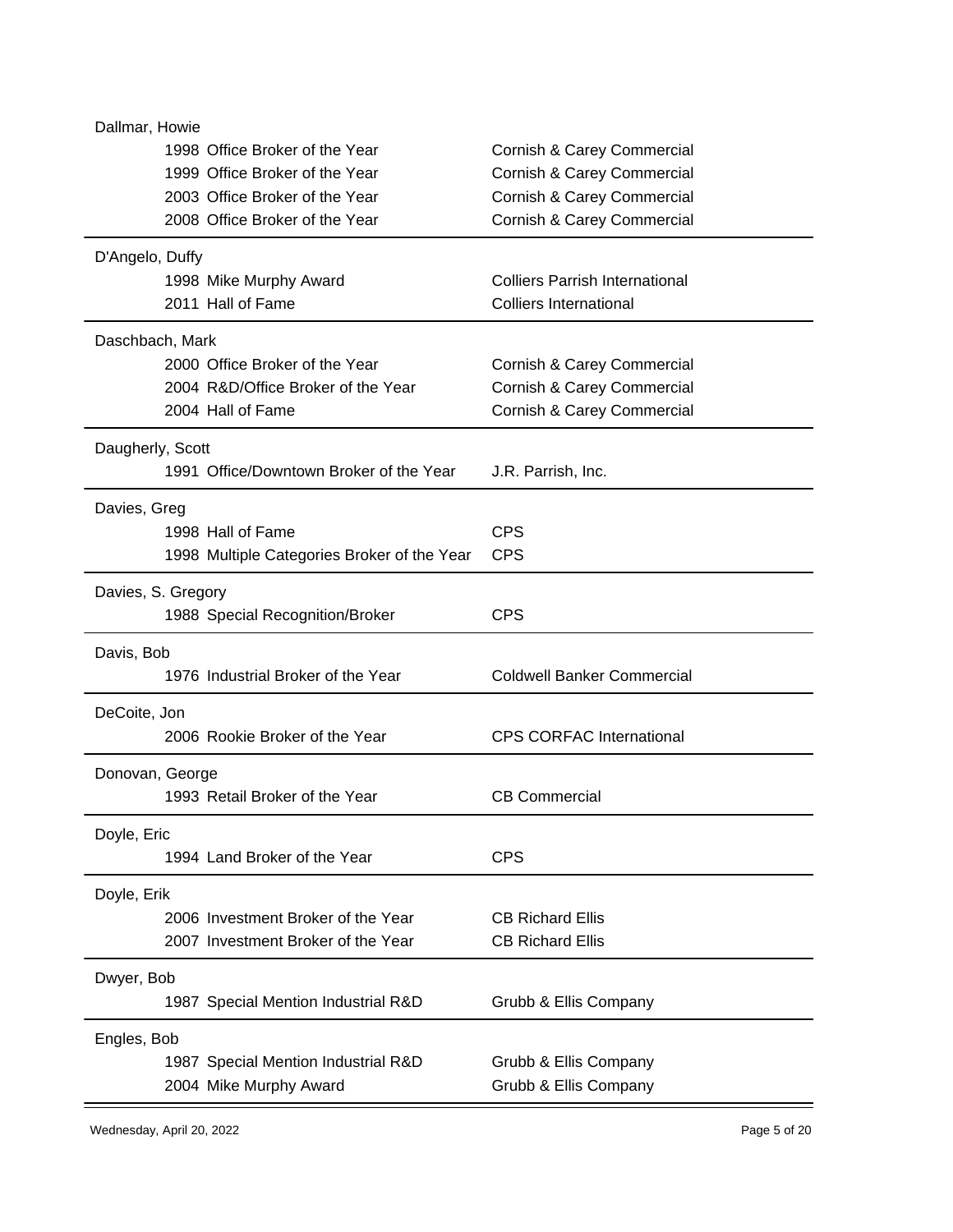| Forcier, Jason<br>2011 Rookie Broker of the Year | Cornish & Carey NKF             |  |
|--------------------------------------------------|---------------------------------|--|
| Fordyce, Craig                                   |                                 |  |
| 2005 Hall of Fame                                | <b>Colliers International</b>   |  |
| Fox, Eric                                        |                                 |  |
| 1997 Rookie Broker of the Year                   | <b>CPS</b>                      |  |
| 2002 R&D Broker of the Year                      | <b>CPS</b>                      |  |
| 2015 Investment Broker of the Year               | Cushman & Wakefield             |  |
| 2019 Hall of Fame                                | Cushman & Wakefield             |  |
| Frazer, Bruce H.                                 |                                 |  |
| 1989 Retail Broker of the Year                   | <b>Retail Real Estate Group</b> |  |
| Fredericks, Jeff                                 |                                 |  |
| 2013 Mike Murphy Award                           | <b>Colliers International</b>   |  |
| Gabrielson, Randy                                |                                 |  |
| 2008 Hall of Fame                                | Cornish & Carey Commercial      |  |
| 2009 Office Broker of the Year                   | Cornish & Carey Commercial      |  |
| Gibson, Steve                                    |                                 |  |
| 2011 Hall of Fame                                | <b>Colliers International</b>   |  |
| Gost, Evan                                       |                                 |  |
| 1987 Investment Broker of the Year               | Fox & Carskadon Commercial      |  |
| Gregory, Susan                                   |                                 |  |
| 2017 Most Listings Broker of the Year            | Colliers International          |  |
| 2018 Hall of Fame                                | <b>Colliers International</b>   |  |
| 2018 Most Listings Broker of the Year            | <b>Colliers International</b>   |  |
| Grubb, Bob                                       |                                 |  |
| 1988 Industrial/General Broker of the Year       | J.R. Parrish, Inc.              |  |
| Hallgrimson, Erik                                |                                 |  |
| 2000 Rookie Broker of the Year                   | <b>CPS</b>                      |  |
| 2016 Land Broker of the Year                     | Cushman & Wakefield             |  |
| 2018 Most Procuring Broker of the Year           | Cushman & Wakefield             |  |
| 2021 Hall of Fame                                | Cushman & Wakefield             |  |
| Hallmar, Howie                                   |                                 |  |
| 1998 Hall of Fame                                | Cornish & Carey Commercial      |  |
| Hamilton, Joe                                    |                                 |  |
| 2013 Hall of Fame                                | Cornish & Carey Commercial      |  |
|                                                  |                                 |  |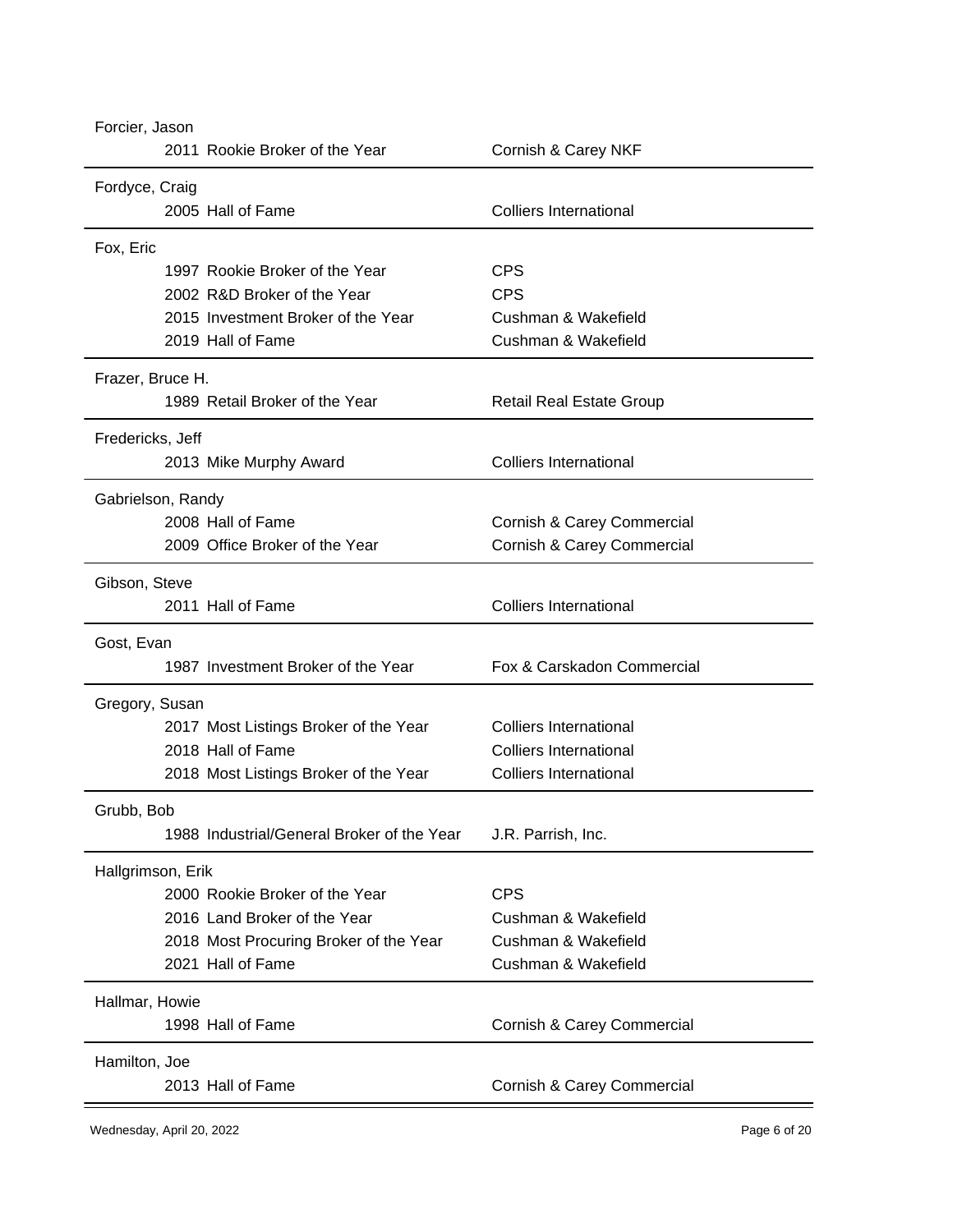| Hansen, Gary                                |                                   |  |  |
|---------------------------------------------|-----------------------------------|--|--|
| 2018 Land Broker of the Year                | Cushman & Wakefield               |  |  |
| Haugh, Dave                                 |                                   |  |  |
| 1998 Hall of Fame                           | Grubb & Ellis Company             |  |  |
| Henderson, Jefrey                           |                                   |  |  |
| 2007 Rookie Broker of the Year              | <b>CB Richard Ellis</b>           |  |  |
| Henry, Brian                                |                                   |  |  |
| 2018 Multi-Family Broker of the Year        | Newmark Knight Frank              |  |  |
| 2019 Multi-Family Broker of the Year        | Newmark Knight Frank              |  |  |
| Henry, Stephen                              |                                   |  |  |
| 2003 Rookie Broker of the Year              | Cornish & Carey Commercial        |  |  |
| Herrington, Judy                            |                                   |  |  |
| 1989 Office/Downtown Broker of the Year     | Cornish & Carey Commercial        |  |  |
| Hiebert, David                              |                                   |  |  |
| 2005 Office Broker of the Year              | Cornish & Carey Commercial        |  |  |
| Hillhouse, Kent                             |                                   |  |  |
| 1985 Industrial Broker of the Year          | <b>CPS</b>                        |  |  |
| 1993 Mike Murphy Award                      | <b>CPS</b>                        |  |  |
| 2014 Mike Murphy Award                      | <b>DTZ</b>                        |  |  |
| Hofer, Ed                                   |                                   |  |  |
| 2006 Industrial Broker of the Year          | <b>Colliers International</b>     |  |  |
| 2012 Industrial Broker of the Year          | <b>Colliers International</b>     |  |  |
| 2014 Hall of Fame                           | <b>Colliers International</b>     |  |  |
| Hoffman, Jeff                               |                                   |  |  |
| 1985 Industrial Broker of the Year          | <b>Coldwell Banker Commercial</b> |  |  |
| 1992 Hall of Fame                           | <b>CB Commercial</b>              |  |  |
| 1994 Multiple Categories Broker of the Year | <b>CB Commercial</b>              |  |  |
| Horton, Bruce                               |                                   |  |  |
| 1996 Hall of Fame                           | Grubb & Ellis Company             |  |  |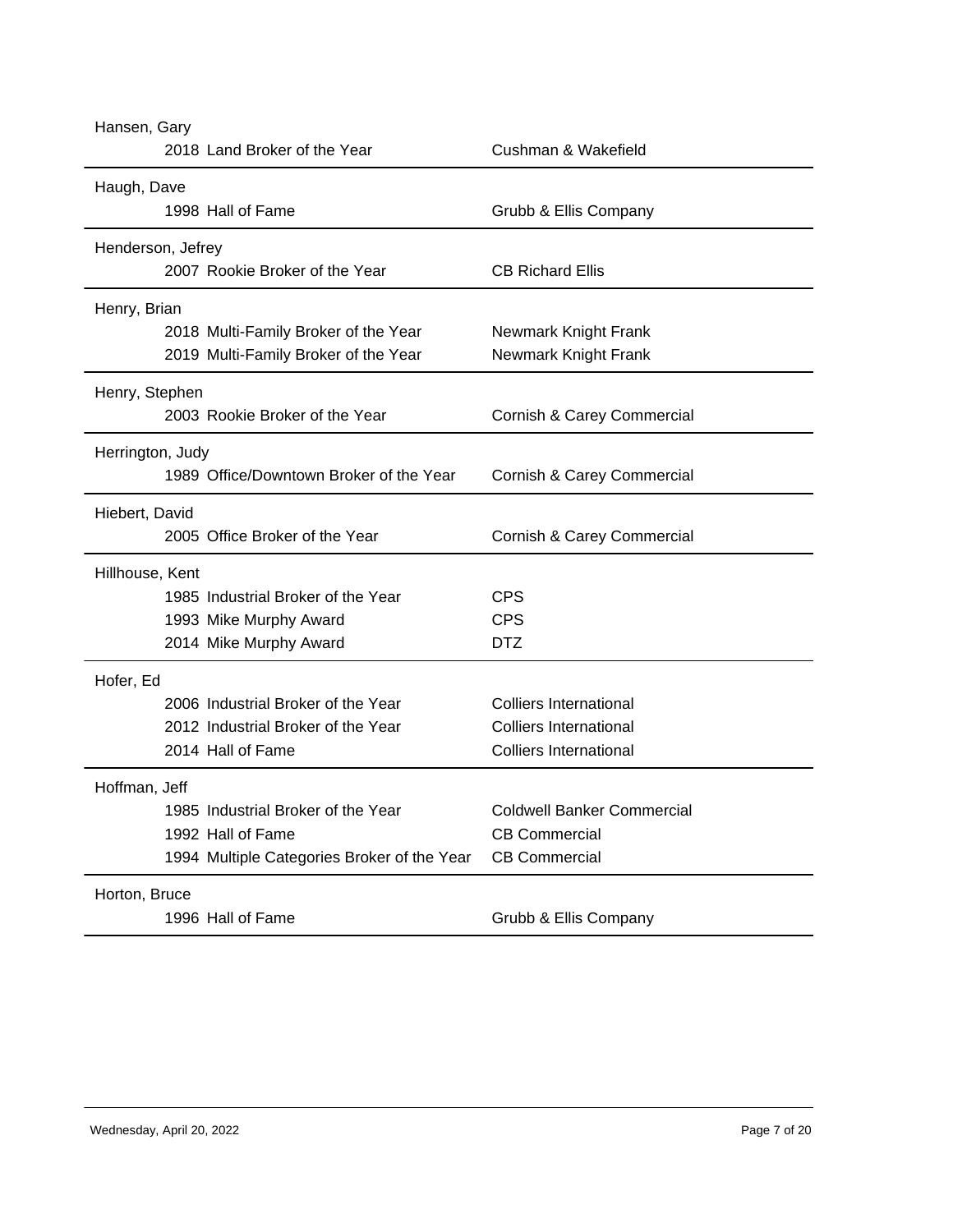| Horton, Steve         |                                                                 |                                   |
|-----------------------|-----------------------------------------------------------------|-----------------------------------|
|                       | 2001 R&D Broker of the Year                                     | <b>CPS</b>                        |
|                       | 2010 Hall of Fame                                               | <b>Cassidy Turley CPS</b>         |
|                       | 2011 R&D/Office Broker of the Year (Tie)                        | <b>Cassidy Turley</b>             |
|                       | 2015 Multiple Categories Broker of the Year                     | Cushman & Wakefield               |
|                       | 2015 Office Broker of the Year                                  | Cushman & Wakefield               |
|                       | 2017 R&D/Office Broker of the Year                              | Cushman & Wakefield               |
|                       | 2018 R&D/Office Broker of the year                              | Cushman & Wakefield               |
|                       | 2019 R&D/Office Listing Broker of the Year                      | Cushman & Wakefield               |
|                       | 2021 R&D/Office Listing Broker of the Year                      | Cushman & Wakefield               |
| Houston, Jeff         |                                                                 |                                   |
|                       | 2013 Office Broker of the Year (Tie)                            | <b>CBRE</b>                       |
|                       | 2014 Office Broker of the Year                                  | <b>CBRE</b>                       |
|                       | 2015 R&D/Office Broker of the Year                              | <b>CBRE</b>                       |
|                       | 2016 Hall of Fame                                               | <b>CBRE</b>                       |
|                       | 2016 R&D/Office Broker of the Year                              | <b>CBRE</b>                       |
|                       | 2019 R&D/Office Procuring Broker of the Yea CBRE                |                                   |
| Inguagiato, Jerry     |                                                                 |                                   |
|                       | 2008 Industrial Broker of the Year                              | <b>CB Richard Ellis</b>           |
| Ingwers, Rick         |                                                                 |                                   |
|                       | 2008 Multiple Categories Broker of the Year                     | Cushman & Wakefield               |
| Jenab, Kalil          |                                                                 |                                   |
|                       | 2014 Hall of Fame                                               | <b>DTZ</b>                        |
|                       | 2021 R&D/Office Procuring Broker of the Yea Cushman & Wakefield |                                   |
| Jonas, David          |                                                                 |                                   |
|                       | 1995 R&D Broker of the Year                                     | <b>BT Commercial</b>              |
|                       | 1996 Hall of Fame                                               | <b>BT Commercial</b>              |
|                       | Jones, Stanford W.                                              |                                   |
|                       | 1986 Investment Broker of the Year                              | Marcus & Millichap                |
| Kellenberger, Stephen |                                                                 |                                   |
|                       | 1979 Commercial Broker of the Year                              | <b>Coldwell Banker Commercial</b> |
| Kelly, Joe            |                                                                 |                                   |
|                       | 2005 Rookie Broker of the Year                                  | <b>Colliers International</b>     |
| Kirst, Wendy          |                                                                 |                                   |
|                       | 1980 Office Broker of the Year                                  | MacMillan, Moore & Buchanan       |
|                       | 1990 Mike Murphy Award                                          |                                   |
|                       |                                                                 |                                   |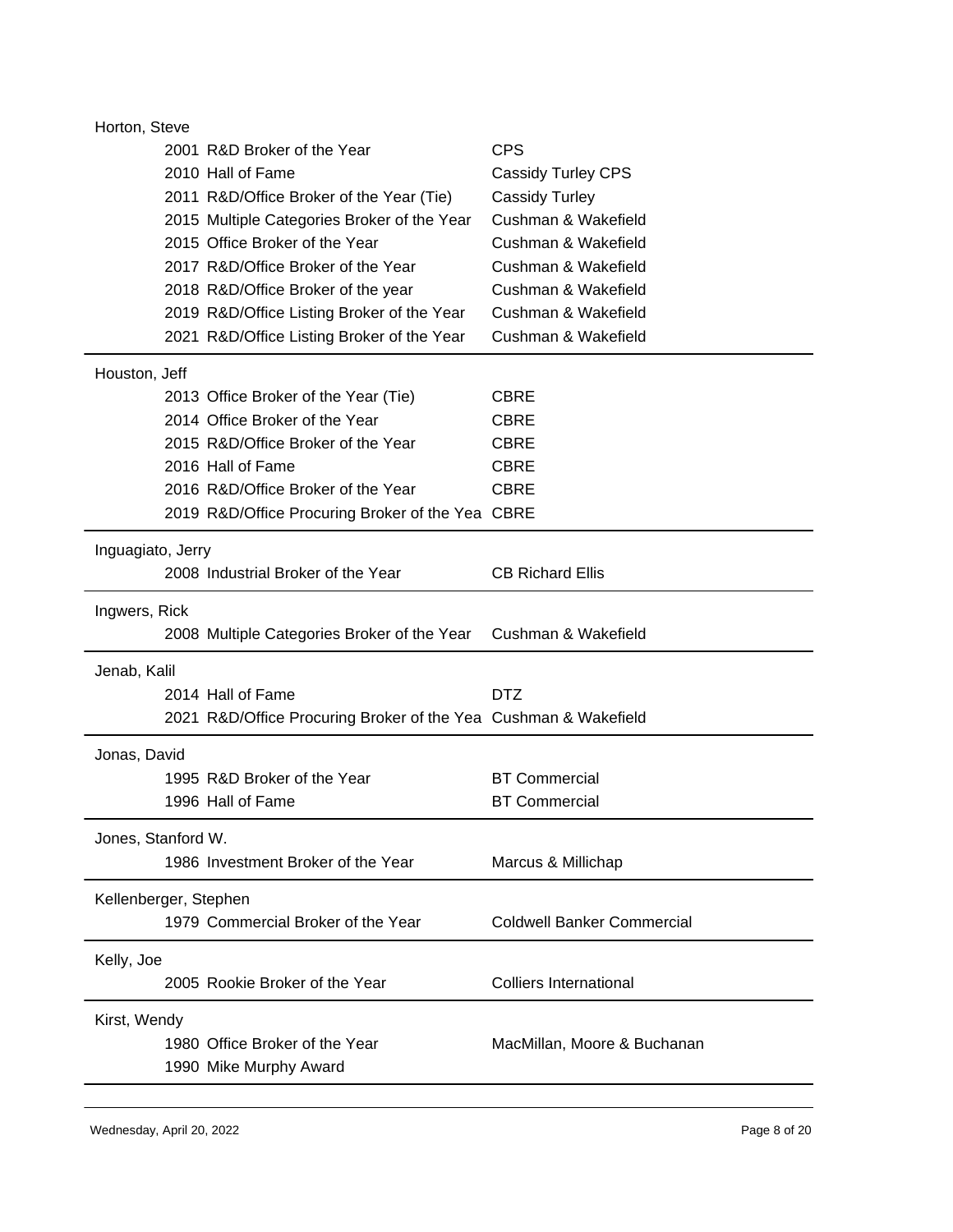| Knauf, Rick      |                                            |                                       |
|------------------|--------------------------------------------|---------------------------------------|
|                  | 1987 Office/General Broker of the Year     | Iliff Thorn & Company                 |
| Koch, Jim        |                                            |                                       |
|                  | 1997 Office Broker of the Year             | Cushman & Wakefield, Inc.             |
| Kondo, Fred      |                                            |                                       |
|                  | 1983 Retail Broker of the Year             | Borelli & Burke                       |
| Kovaleski, Jim   |                                            |                                       |
|                  | 1994 Industrial Broker of the Year         | <b>Blickman Turkus</b>                |
|                  | 1995 Industrial Broker of the Year         | <b>BT Commercial</b>                  |
|                  | 1997 Industrial Broker of the Year         | <b>BT Commercial</b>                  |
|                  | 2000 Industrial Broker of the Year         | <b>BT Commercial</b>                  |
|                  | 2009 Hall of Fame                          | <b>NAI BT Commercial</b>              |
| Kuiper, Mark     |                                            |                                       |
|                  | 1995 Office Broker of the Year             | <b>Colliers Parrish International</b> |
| Kumagai, Wayne   |                                            |                                       |
|                  | 2002 Rookie Broker of the Year             | Cornish & Carey Commercial            |
| Lageman, Alex    |                                            |                                       |
|                  | 2018 Rookie Broker of the Year             | Cushman & Wakefield                   |
| Lamb, Randy      |                                            |                                       |
|                  | 1994 Office Broker of the Year             | Cornish & Carey Commercial            |
| Lambert, Winston |                                            |                                       |
|                  | 1989 Investment Broker of the Year         | <b>Winston Lambert Investments</b>    |
| Lange, Bill      |                                            |                                       |
|                  | 1987 Industrial/General Broker of the Year | Bishop Hawk, Inc.                     |
| Leiker, Craig    |                                            |                                       |
|                  | 1990 Industrial/R&D Broker of the Year     | <b>Wayne Mascia Associates</b>        |
|                  | 1997 Hall of Fame                          | <b>Wayne Mascia Associates</b>        |
| Lewis, Joe       |                                            |                                       |
|                  | 1988 Investment Broker of the Year         | Cornish & Carey Commercial            |
|                  | 2016 Mike Murphy Award                     | <b>Orchard Properties</b>             |
| Loeswick, Thomas |                                            |                                       |
|                  | 2000 Investment Broker of the Year         | <b>Colliers International</b>         |
|                  | 2001 Hall of Fame                          | <b>Colliers International</b>         |
|                  | 2003 Investment Broker of the Year         | <b>Colliers International</b>         |
|                  |                                            |                                       |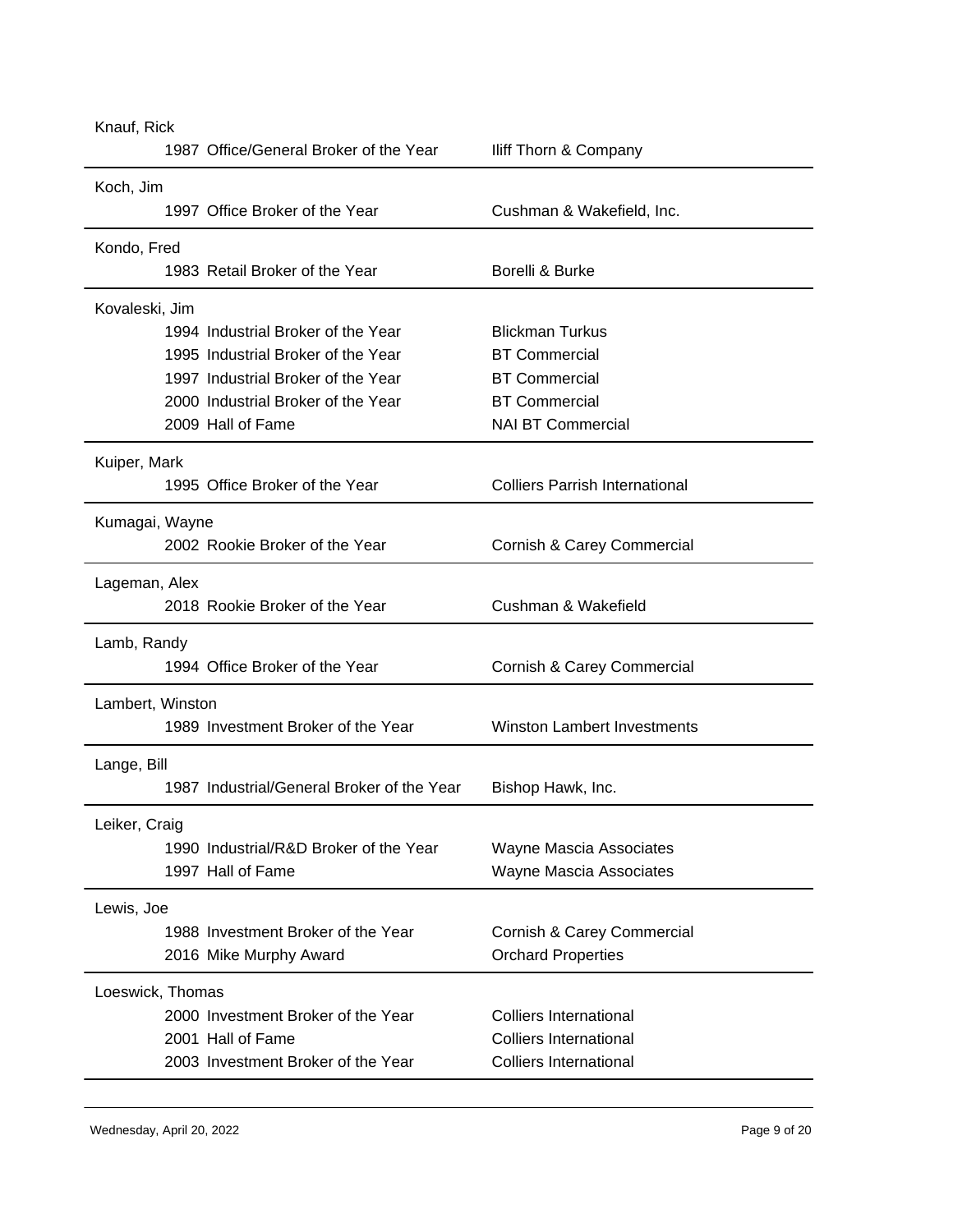| Lyman, Brad                        |                                       |  |  |
|------------------------------------|---------------------------------------|--|--|
| 1992 Hall of Fame                  | Cornish & Carey Commercial            |  |  |
| 2003 Mike Murphy Award             | Cornish & Carey Commercial            |  |  |
| Lyman, Carter                      |                                       |  |  |
| 2019 Rookie of the Year            | Newmark Knight Frank                  |  |  |
| Macdonald, Chip                    |                                       |  |  |
| 1983 Industrial Broker of the Year | <b>CPS</b>                            |  |  |
| 1984 Industrial Broker of the Year | <b>CPS</b>                            |  |  |
| 1987 Hall of Fame                  | <b>CPS</b>                            |  |  |
| 1996 Land Broker of the Year       | <b>CPS</b>                            |  |  |
| 1999 Land Broker of the Year       | <b>CPS</b>                            |  |  |
| 2000 Land Broker of the Year       | <b>CPS</b>                            |  |  |
| 2006 Mike Murphy Award             | <b>CPS CORFAC International</b>       |  |  |
| Machado, Dave                      |                                       |  |  |
| 1985 Office Broker of the Year     | <b>Blickman Turkus</b>                |  |  |
| Machado, John                      |                                       |  |  |
| 1990 Retail Broker of the Year     | Grubb & Ellis Company                 |  |  |
| 1992 Retail Broker of the Year     | Grubb & Ellis Company                 |  |  |
| 2002 Retail Broker of the Year     | <b>Colliers Parrish International</b> |  |  |
| 2003 Retail Broker of the Year     | Colliers International                |  |  |
| 2005 Retail Broker of the Year     | <b>Colliers International</b>         |  |  |
| 2007 Retail Broker of the Year     | <b>Colliers International</b>         |  |  |
| 2008 Hall of Fame                  | <b>Colliers International</b>         |  |  |
| 2008 Retail Broker of the Year     | <b>Colliers International</b>         |  |  |
| 2009 Retail Broker of the Year     | <b>Colliers International</b>         |  |  |
| 2010 Retail Broker of the Year     | <b>Colliers International</b>         |  |  |
| 2011 Retail Broker of the Year     | <b>Colliers International</b>         |  |  |
| 2012 Retail Broker of the Year     | <b>Colliers International</b>         |  |  |
| 2014 Retail Broker of the Year     | <b>Colliers International</b>         |  |  |
| 2017 Retail Broker of the Year     | <b>Colliers International</b>         |  |  |
| 2018 Retail Broker of the year     | <b>Colliers International</b>         |  |  |
| 2019 Retail Broker of the Year     | <b>Colliers International</b>         |  |  |
| 2020 Retail Broker of the Year     | Colliers                              |  |  |
| 2021 Retail Broker of the Year     | Colliers                              |  |  |
| Machado, Vince                     |                                       |  |  |
| 2021 Land Broker of the Year       | <b>CBRE</b>                           |  |  |
| Machado, Vincent                   |                                       |  |  |
| 2004 Rookie Broker of the Year     | <b>CB Richard Ellis</b>               |  |  |
|                                    |                                       |  |  |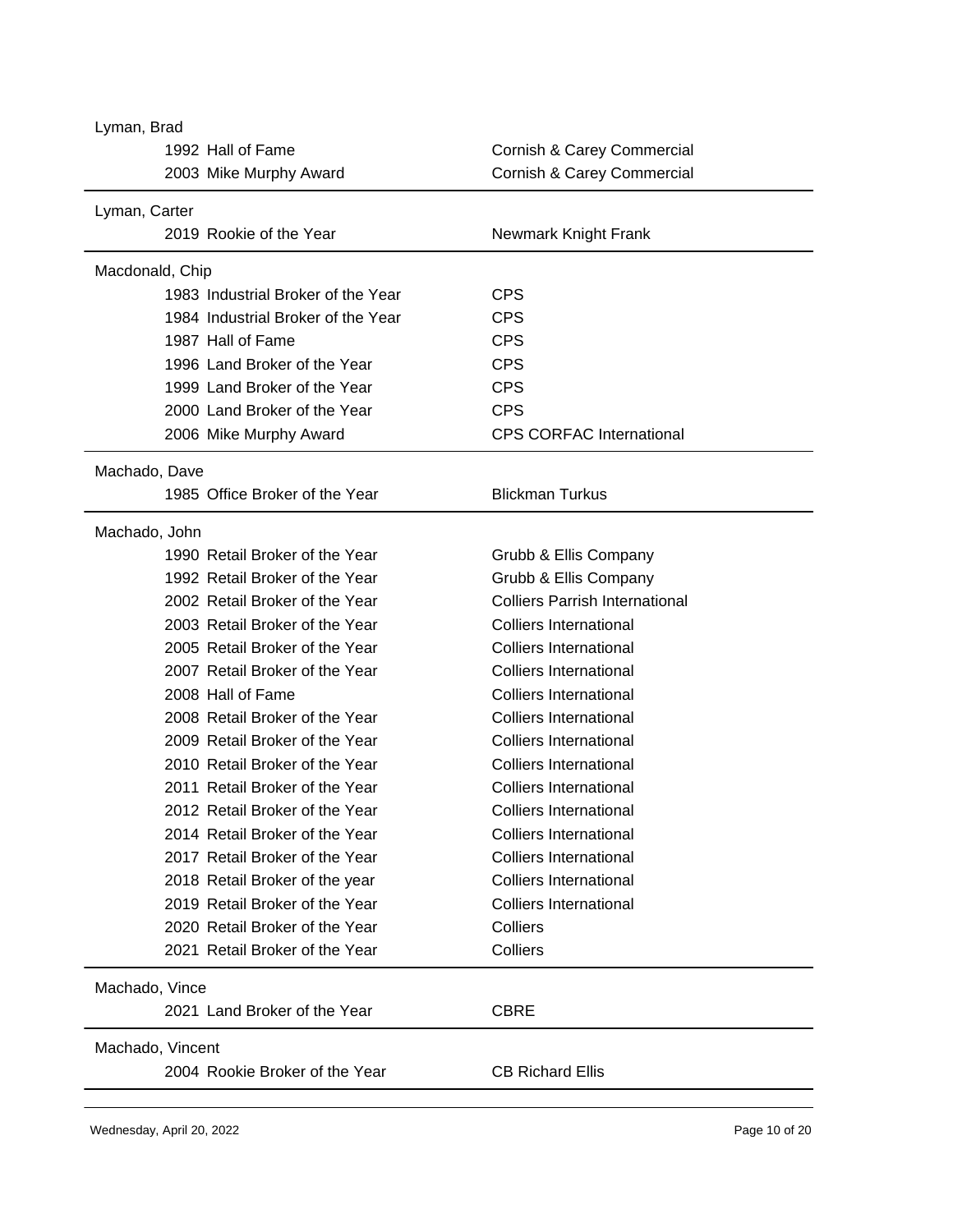Mackley, Randol

1985 Retail Broker of the Year Meacham/Oettinger, Inc.

| Mahoney, Phil                               |                              |  |
|---------------------------------------------|------------------------------|--|
| 1989 Industrial/R&D Broker of the Year      | Cornish & Carey Commercial   |  |
| 1993 Outstanding Broker of the Year         | Cornish & Carey Commercial   |  |
| 1994 Hall of Fame                           | Cornish & Carey Commercial   |  |
| 1996 Multiple Categories Broker of the Year | Cornish & Carey Commercial   |  |
| 1999 Multiple Categories Broker of the Year | Cornish & Carey Commercial   |  |
| 2000 Multiple Categories Broker of the Year | Cornish & Carey Commercial   |  |
| 2005 Multiple Categories Broker of the Year | Cornish & Carey Commercial   |  |
| 2006 Multiple Categories Broker of the Year | Cornish & Carey Commercial   |  |
| 2007 R&D/Office Broker of the Year          | Cornish & Carey Commercial   |  |
| 2007 Multiple Categories Broker of the Year | Cornish & Carey Commercial   |  |
| 2007 Land Broker of the Year                | Cornish & Carey Commercial   |  |
| 2010 Multiple Categories Broker of the Year | Cornish & Carey NKF          |  |
| 2010 Office Broker of the Year              | Cornish & Carey NKF          |  |
| 2011 Multiple Categories Broker of the Year | Cornish & Carey NKF          |  |
| 2011 Office Broker of the Year              | Cornish & Carey NKF          |  |
| 2012 Office Broker of the Year              | Cornish & Carey NKF          |  |
| 2013 Office Broker of the Year (Tie)        | Cornish & Carey Commercial   |  |
| 2014 Multiple Categories Broker of the Year | Newmark Cornish & Carey      |  |
| 2014 R&D/Office Broker of the Year          | Newmark Cornish & Carey      |  |
| 2016 Office Broker of the Year              | Newmark Cornish & Carey      |  |
| 2016 Multiple Categories Broker of the Year | Newmark Cornish & Carey      |  |
| 2018 Multiple Categories Broker of the Year | Newmark Knight Frank         |  |
| 2018 Office Broker of the Year              | Newmark Knight Frank         |  |
| 2019 Multiple Categories Broker of the Year | Newmark Knight Frank         |  |
| 2019 Land Broker of the Year                | Newmark Knight Frank         |  |
| Marent, Christian                           |                              |  |
| 2013 Hall of Fame                           | <b>CBRE</b>                  |  |
| Mariani, Shirley                            |                              |  |
| 1986 Project Manager of the Year            | <b>Trammell Crow Company</b> |  |
| Martin, Robert                              |                              |  |
| 2003 Land Broker of the Year                | Grubb & Ellis Company        |  |
|                                             |                              |  |
| Mascia, Wayne                               |                              |  |
| 2009 Mike Murphy Award                      | <b>GVA Kidder Matthews</b>   |  |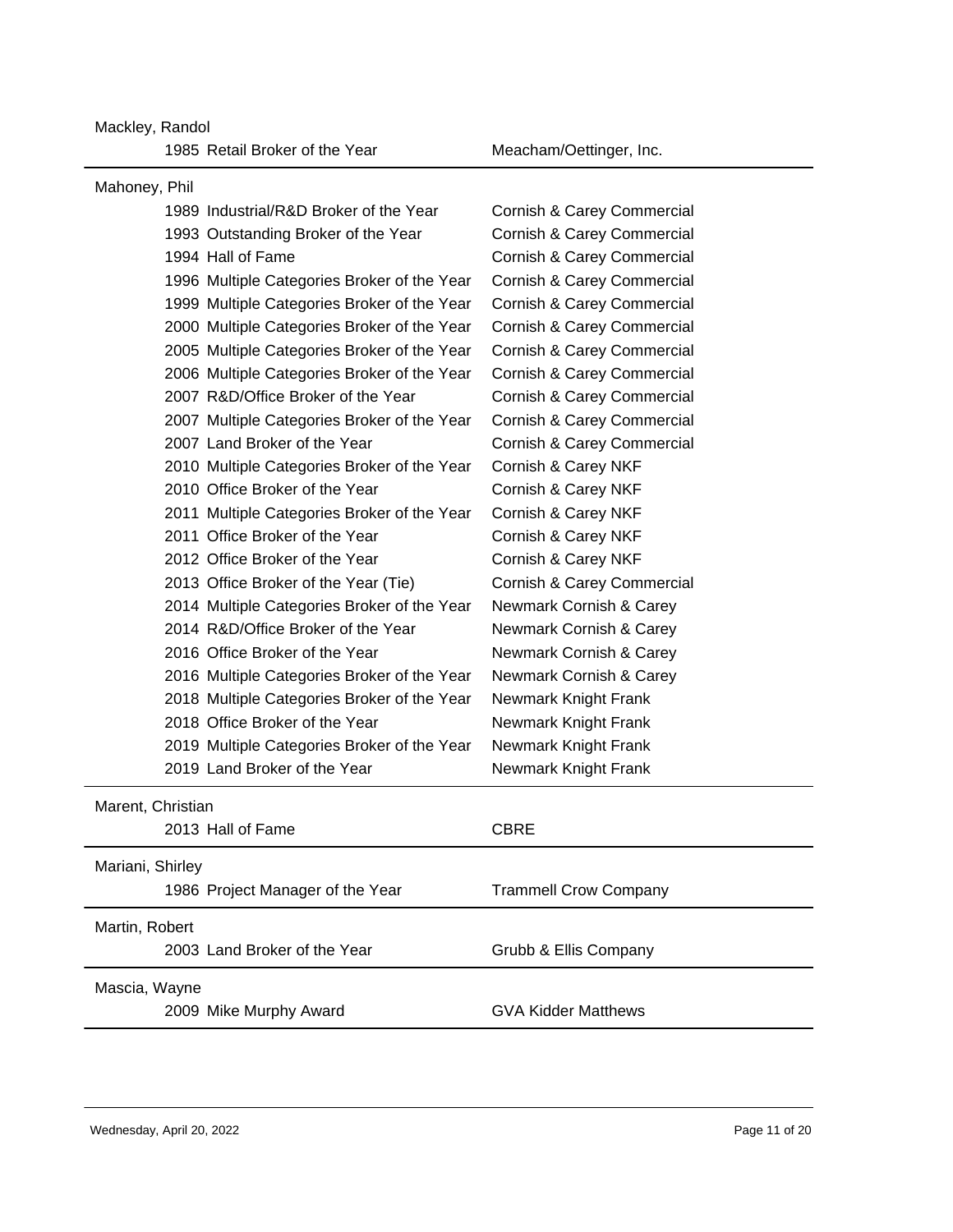| Mathisen, Scott                          |                                       |
|------------------------------------------|---------------------------------------|
| 1992 Industrial Broker of the Year       | <b>CB Commercial</b>                  |
| 2021 Hall of Fame                        | JLL                                   |
|                                          |                                       |
| Matteoni, Brian                          |                                       |
| 2003 Industrial Broker of the Year       | <b>CB Richard Ellis</b>               |
| 2005 Industrial Broker of the Year       | <b>CB Richard Ellis</b>               |
| 2009 Industrial Broker of the Year       | <b>CB Richard Ellis</b>               |
| 2020 Land Broker of the Year             | <b>CBRE</b>                           |
| McGuigan, Patty                          |                                       |
| 1991 Hall of Fame                        | Cornish & Carey Commercial            |
|                                          |                                       |
| McKenna, John                            |                                       |
| 2001 Rookie Broker of the Year           | Cornish & Carey Commercial            |
| McMahon, John                            |                                       |
| 2003 Hall of Fame                        | <b>Colliers International</b>         |
|                                          |                                       |
| McSwain, Maryanna                        |                                       |
| 1999 Mike Murphy Award                   | <b>CPS</b>                            |
| McSweeney, Joey                          |                                       |
| 2021 Rookie of the Year                  | <b>CBRE</b>                           |
|                                          |                                       |
| Meacham, Gil                             |                                       |
| 1984 Retail Broker of the Year           | Meacham/Oettinger, Inc.               |
| Michaels, Marne                          |                                       |
| 1984 Office Broker of the Year           | <b>Coldwell Banker Commercial</b>     |
| 1989 Office/Suburban Broker of the Year  | <b>Coldwell Banker Commercial</b>     |
|                                          |                                       |
| 1997 Mike Murphy Award                   | <b>Colliers Parrish International</b> |
| Michaels, Mike                           |                                       |
| 1986 Industrial Broker of the Year       | <b>RES Group</b>                      |
| 1999 Hall of Fame                        | <b>CRESA Partners</b>                 |
|                                          |                                       |
| Miller, John                             |                                       |
| 1985 Investment Broker of the Year       | MacMillan, Moore & Buchanan           |
| Moriarty, Joe                            |                                       |
| 2017 Hall of Fame                        | <b>CBRE</b>                           |
| 2017 Investment Broker of the Year (Tie) | <b>CBRE</b>                           |
| 2019 Investment Broker of the Year (Tie) | <b>CBRE</b>                           |
| 2020 Investment Broker of the Year (Tie) | <b>CBRE</b>                           |
| 2021 Investment Broker of the Year (Tie) | <b>CBRE</b>                           |
|                                          |                                       |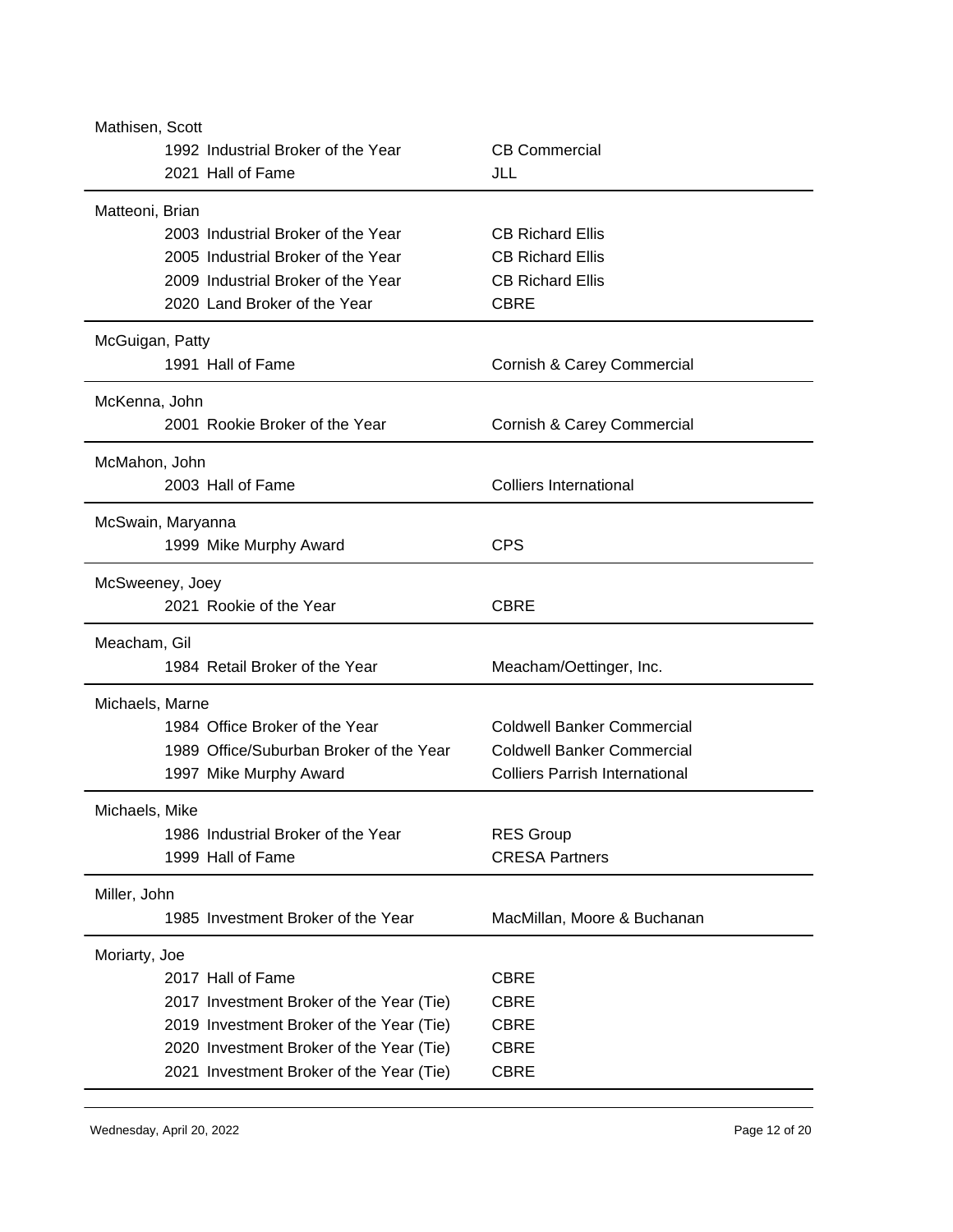| Moriarty, Joseph                                    |                                      |
|-----------------------------------------------------|--------------------------------------|
| 1998 Rookie Broker of the Year                      | <b>BT Commercial</b>                 |
| 2011 Investment Broker of the Year                  | <b>CBRE</b>                          |
| 2012 Investment Broker of the Year                  | <b>CBRE</b>                          |
| 2013 Investment Broker of the Year                  | <b>CBRE</b>                          |
| 2014 Investment Broker of the Year                  | <b>CBRE</b>                          |
| Morrison, Susan                                     |                                      |
| 1987 Industrial/R&D Broker of the Year              | <b>Cunningham Associates</b>         |
| Moul, Kevin                                         |                                      |
| 2010 Rookie Broker of the Year                      | <b>Colliers International</b>        |
| Murphy, Mike                                        |                                      |
| 1983 Special Recognition                            | MacMillan, Moore & Buchanan          |
| 1987 Hall of Fame                                   | MacMillan, Moore & Buchanan          |
| Murphy, Tim                                         |                                      |
| 1987 Special Recognition/Broker                     | Norris Beggs & Simpson               |
| Najera, Edmund                                      |                                      |
| 2018 Investment Broker of the Year                  | Newmark Knight Frank Capital Markets |
| 2021 Investment Broker of the Year (Tie)            | <b>Newmark</b>                       |
| Nochimson, Jeff                                     |                                      |
| 2003 Hall of Fame                                   | <b>Colliers International</b>        |
|                                                     |                                      |
| O'Carroll, Sean                                     |                                      |
| 2013 Retail Broker of the Year                      | Cornish & Carey Commercial           |
| O'Neill, Ann                                        |                                      |
| 1993 Office Broker of the Year                      | <b>CB Commercial</b>                 |
|                                                     |                                      |
| Oppenheimer, Jim<br>1987 Retail Broker of the Year  | Meacham/Oppenheimer, Inc.            |
|                                                     |                                      |
|                                                     |                                      |
| Pace, Steve                                         |                                      |
| 2000 Hall of Fame                                   | <b>CPS</b>                           |
| 2004 Multiple Categories Broker of the Year         | <b>CPS</b>                           |
| Phillips, Jay                                       |                                      |
| 2000 Hall of Fame                                   | <b>CB Richard Ellis</b>              |
| 2006 Office Broker of the Year                      | Cornish & Carey Commercial           |
|                                                     |                                      |
| Pilster, Fred<br>1984 Industrial Broker of the Year | Cornish & Carey Commercial           |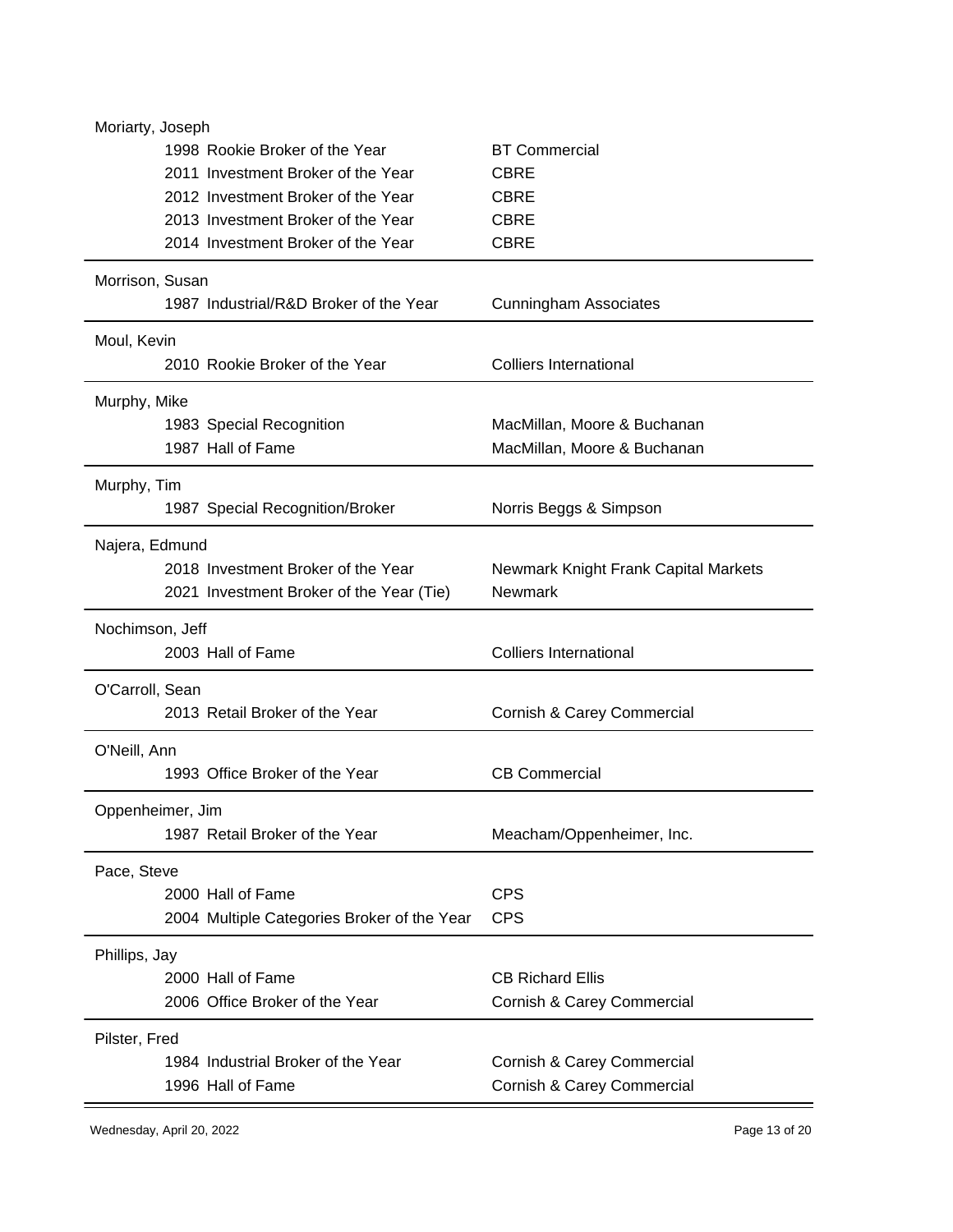| Poncetta, Greg      |                                          |                                       |
|---------------------|------------------------------------------|---------------------------------------|
|                     | 2006 Land Broker of the Year             | <b>CB Richard Ellis</b>               |
|                     | 2011 Land Broker of the Year (Tie)       | <b>CBRE</b>                           |
|                     | 2012 Land Broker of the Year (Tie)       | <b>CBRE</b>                           |
|                     | 2014 Land Broker of the Year (Tie)       | <b>CBRE</b>                           |
| Portal, Kyle        |                                          |                                       |
|                     | 2015 Rookie Broker of the Year           | <b>Colliers International</b>         |
|                     | Prehm, Marshall Steven                   |                                       |
|                     | 2007 Hall of Fame                        | <b>Colliers International</b>         |
| Prosser, Scott      |                                          |                                       |
|                     | 2001 Industrial Broker of the Year       | Grubb & Ellis Company                 |
|                     | 2011 Industrial Broker of the Year       | <b>CBRE</b>                           |
|                     | 2013 Industrial Broker of the Year       | CBRE                                  |
|                     | 2016 Investment Broker of the Year       | <b>CBRE</b>                           |
|                     | 2017 Investment Broker of the Year (Tie) | <b>CBRE</b>                           |
|                     | 2018 Hall of Fame                        | <b>CBRE</b>                           |
|                     | 2019 Investment Broker of the Year (Tie) | <b>CBRE</b>                           |
|                     | 2020 Investment Broker of the Year (Tie) | <b>CBRE</b>                           |
|                     | 2021 Investment Broker of the Year (Tie) | <b>CBRE</b>                           |
| Puterbaugh, Bill    |                                          |                                       |
|                     | 1981 Special Recognition                 | Grubb & Ellis Company                 |
| Randolph, Jim       |                                          |                                       |
|                     | 1986 Retail Broker of the Year           | Fox & Carskadon Commercial            |
|                     | 1988 Retail Broker of the Year           | Fox & Carskadon Commercial            |
|                     | 1989 Hall of Fame                        | Fox & Carskadon Commercial            |
|                     | 1994 Retail Broker of the Year           | <b>CB Commercial</b>                  |
|                     | 1995 Retail Broker of the Year           | <b>CB Commercial</b>                  |
|                     | 2006 Retail Broker of the Year           | Cornish & Carey Commercial            |
| Reilly, Jr., George |                                          |                                       |
|                     | 1999 Hall of Fame                        | <b>CPS</b>                            |
| Reimann, Don        |                                          |                                       |
|                     | 1995 Hall of Fame                        | <b>Colliers Parrish International</b> |
| Ritchie, Mark       |                                          |                                       |
|                     | 2000 Mike Murphy Award                   | <b>Ritchie Commercial</b>             |
|                     | 2017 Hall of Fame                        | <b>Ritchie Commercial</b>             |
|                     |                                          |                                       |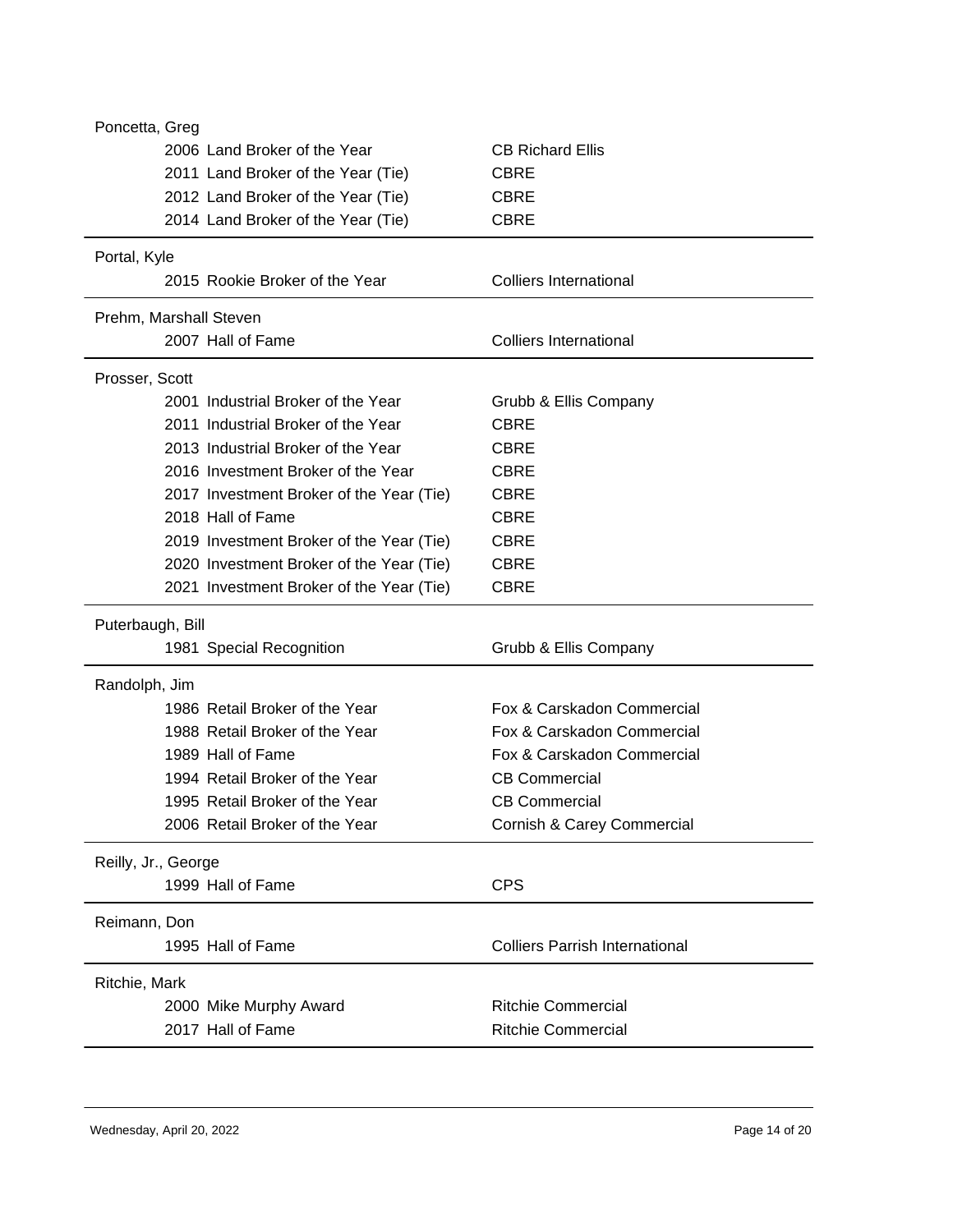| Ritchie, Mark H.                            |                                       |  |
|---------------------------------------------|---------------------------------------|--|
| 1988 Office/Downtown Broker of the Year     | Ritchie & Ritchie                     |  |
| Roberts, Gary                               |                                       |  |
| 1987 Investment Broker of the Year          | Fox & Carskadon Commercial            |  |
| Roberts, Heather                            |                                       |  |
| 1985 Industrial Broker of the Year          | <b>CPS</b>                            |  |
| 1993 Land Broker of the Year                | <b>CPS</b>                            |  |
| Rogers, Brad                                |                                       |  |
| 2009 Investment Broker of the Year          | Cushman & Wakefield                   |  |
| Roley, Sutton                               |                                       |  |
| 2000 Hall of Fame                           | <b>CPS</b>                            |  |
| Rosendin, Mike                              |                                       |  |
| 1992 Multiple Categories Broker of the Year | <b>Colliers Parrish International</b> |  |
| 1995 Multiple Categories Broker of the Year | <b>Colliers Parrish International</b> |  |
| 1996 Hall of Fame                           | <b>Colliers Parrish International</b> |  |
| 2003 Multiple Categories Broker of the Year | <b>Colliers International</b>         |  |
| 2003 R&D Broker of the Year                 | <b>Colliers International</b>         |  |
| 2009 Multiple Categories Broker of the Year | <b>Colliers International</b>         |  |
| Rowland, Bob                                |                                       |  |
| 1990 Land Broker of the Year                | J.R. Parrish, Inc.                    |  |
| 2016 Hall of Fame                           | <b>Colliers International</b>         |  |
| Rowland, Robert                             |                                       |  |
| 2013 Land Broker of the Year                | <b>Colliers International</b>         |  |
| Ruiz, Ray                                   |                                       |  |
| 1982 Industrial Broker of the Year          | Cornish & Carey Commercial            |  |
| Russell, Mark                               |                                       |  |
| 2009 Land Broker of the Year                | <b>CB Richard Ellis</b>               |  |
| 2011 Land Broker of the Year (Tie)          | <b>CBRE</b>                           |  |
| 2012 Land Broker of the Year (Tie)          | <b>CBRE</b>                           |  |
| 2014 Land Broker of the Year (Tie)          | <b>CBRE</b>                           |  |
| Sandlin, David                              |                                       |  |
| 2001 Hall of Fame                           | <b>Colliers International</b>         |  |
| Schmidt, Dave                               |                                       |  |
| 2015 Hall of Fame                           | <b>Colliers International</b>         |  |
|                                             |                                       |  |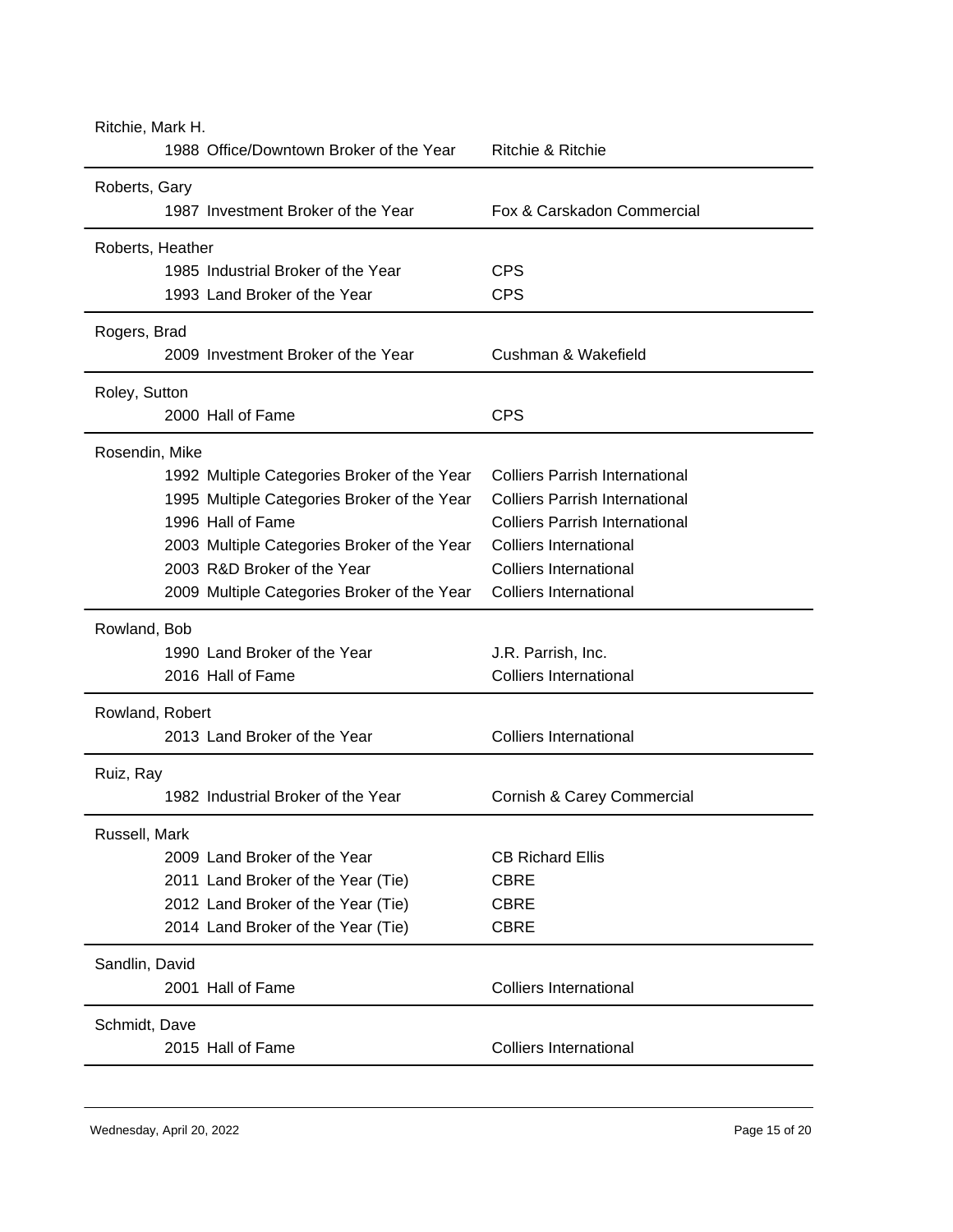| Schmidt, Jim                                 |                                       |  |
|----------------------------------------------|---------------------------------------|--|
| 2005 Hall of Fame                            | Cornish & Carey Commercial            |  |
| Schmidt, Mark                                |                                       |  |
| 2013 R&D/Office Broker of the Year           | <b>CBRE</b>                           |  |
| 2013 Multiple Categories Broker of the Year  | <b>CBRE</b>                           |  |
| Scott, R. Randolph                           |                                       |  |
| 1996 R&D Broker of the Year                  | Cornish & Carey Commercial            |  |
| 1997 R&D Broker of the Year                  | Cornish & Carey Commercial            |  |
| Scott, Randolph                              |                                       |  |
| 1996 Hall of Fame                            | Cornish & Carey Commercial            |  |
| Scott, Randy                                 |                                       |  |
| 1992 R&D Broker of the Year                  | Cornish & Carey Commercial            |  |
| 1994 R&D Broker of the Year                  | Cornish & Carey Commercial            |  |
| 1998 R&D Broker of the Year                  | Cornish & Carey Commercial            |  |
| 1999 R&D Broker of the Year                  | Cornish & Carey Commercial            |  |
| 2000 R&D Broker of the Year                  | Cornish & Carey Commercial            |  |
| Scott, Vincent                               |                                       |  |
| 2009 Rookie Broker of the Year               | <b>CB Richard Ellis</b>               |  |
| 2020 R&D/Office Listing Broker of the Year   | <b>CBRE</b>                           |  |
| Scuncio, Joe                                 |                                       |  |
| 2008 Mike Murphy Award                       | Grubb & Ellis Company                 |  |
| Seiden, Gary                                 |                                       |  |
| 2007 Mike Murphy Award                       | <b>Ritchie Commercial</b>             |  |
| Seufferlein, Chuck                           |                                       |  |
| 1996 Special Recognition                     | Cornish & Carey Commercial            |  |
| Shannon, Rob                                 |                                       |  |
| 1998 Hall of Fame                            | <b>Colliers Parrish International</b> |  |
| 2001 Multiple Categories Broker of the Year  | <b>Colliers International</b>         |  |
| 2002 Multiple Categories Broker of the Year  | <b>Colliers Parrish International</b> |  |
| 2002 Land Broker of the Year                 | <b>Colliers Parrish International</b> |  |
| 2010 Industrial Broker of the Year           | <b>CB Richard Ellis</b>               |  |
| 2014 Industrial Broker of the Year           | <b>CBRE</b>                           |  |
| Shepherd, Chris                              |                                       |  |
| 2020 Industrial Procuring Broker of the Year | <b>CBRE</b>                           |  |
|                                              |                                       |  |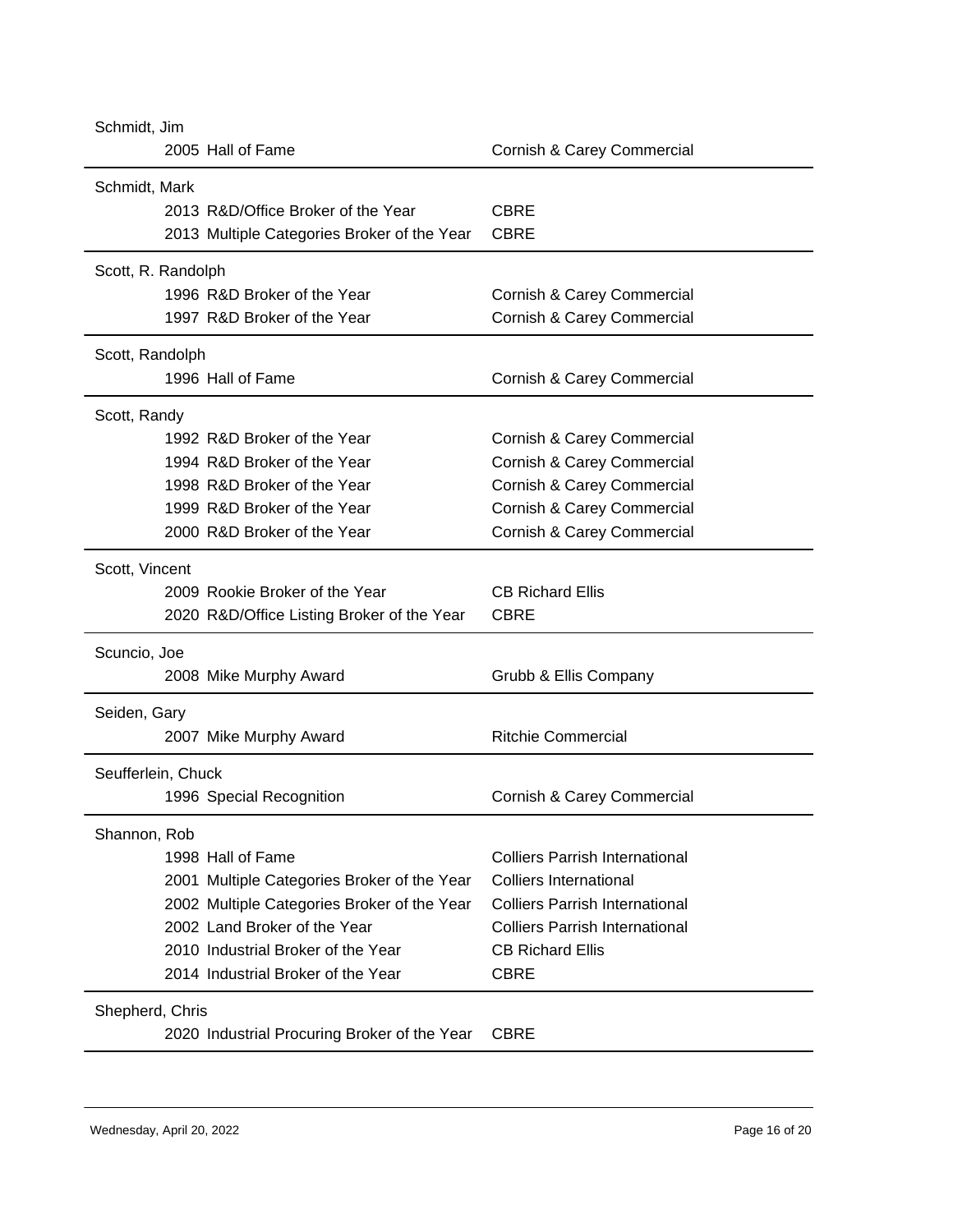| Smith, Boyd                                  |                                      |  |
|----------------------------------------------|--------------------------------------|--|
| 2008 Rookie Broker of the Year               | <b>NAI BT Commercial</b>             |  |
| Spear, Cheryl                                |                                      |  |
| 1987 Special Recognition/Associate           | <b>Ticor Title Insurance Company</b> |  |
| Stanek, Dwayne                               |                                      |  |
| 1986 Special Recognition                     | <b>Ticor Title Insurance Company</b> |  |
| Stauss, George                               |                                      |  |
| 1976 Industrial Broker of the Year           | <b>Coldwell Banker Commercial</b>    |  |
| Steinbock, Bob                               |                                      |  |
| 2010 Land Broker of the Year                 | <b>CB Richard Ellis</b>              |  |
| 2012 Multiple Categories Broker of the Year  | <b>CBRE</b>                          |  |
| 2012 R&D/Office Broker of the Year           | <b>CBRE</b>                          |  |
| 2015 Land Broker of the Year                 | <b>CBRE</b>                          |  |
| 2019 Hall of Fame                            | <b>CBRE</b>                          |  |
| Stephenson, Walt                             |                                      |  |
| 2019 Industrial Procuring Broker of the Year | Cushman & Wakefield                  |  |
| Strauss, George                              |                                      |  |
| 1984 Special Recognition                     | <b>Coldwell Banker Commercial</b>    |  |
| Suddjian, Keith                              |                                      |  |
| 2002 Investment Broker of the Year           | Cornish & Carey Commercial           |  |
| 2007 Hall of Fame                            | Cornish & Carey Commercial           |  |
| 2008 Investment Broker of the Year           | Cornish & Carey Commercial           |  |
| 2010 Investment Broker of the Year           | Cornish & Carey NKF                  |  |
| Suddjian, Michelle                           |                                      |  |
| 2014 Rookie Broker of the Year               | Newmark Cornish & Carey              |  |
| Sung, Don                                    |                                      |  |
| 2017 Multi-Family Broker of the Year         | <b>Colliers International</b>        |  |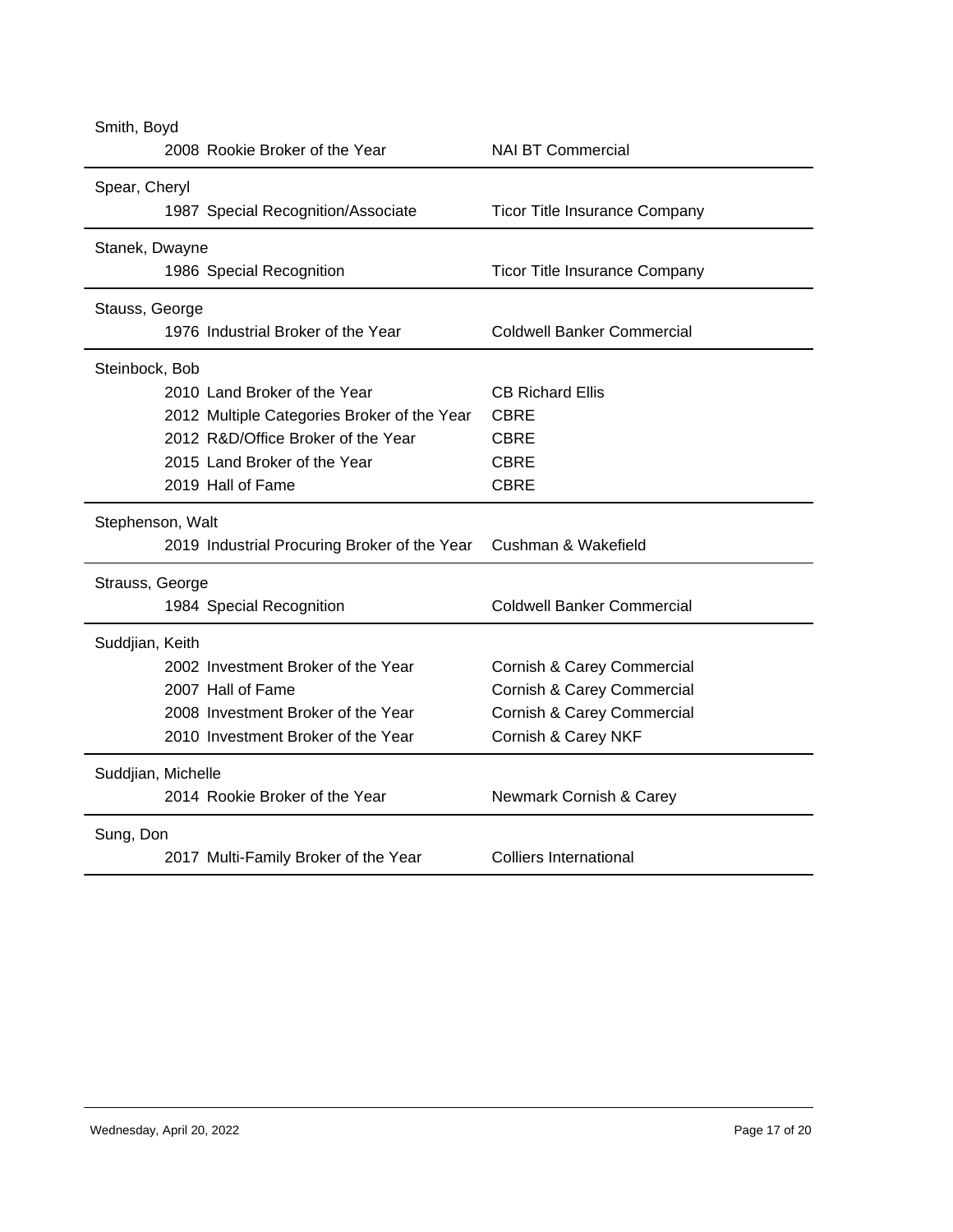| Sutherland, Chip                             |                               |  |
|----------------------------------------------|-------------------------------|--|
| 2015 Industrial Broker of the Year           | <b>CBRE</b>                   |  |
| 2016 Industrial Broker of the Year           | <b>CBRE</b>                   |  |
| 2017 Industrial Broker of the Year           | <b>CBRE</b>                   |  |
| 2017 Multiple Categories Broker of the Year  | <b>CBRE</b>                   |  |
| 2017 Land Broker of the Year                 | <b>CBRE</b>                   |  |
| 2017 Most Procuring Broker of the Year       | <b>CBRE</b>                   |  |
| 2019 Industrial Broker of the Year           | <b>CBRE</b>                   |  |
| 2020 Multiple Categories Broker of the Year  | CBRE                          |  |
| 2020 Industrial Listing Broker of the Year   | <b>CBRE</b>                   |  |
| 2021 Industrial Procuring Broker of the Year | <b>CBRE</b>                   |  |
| 2021 Multiple Categories Broker of the Year  | <b>CBRE</b>                   |  |
| 2021 Industrial Listing Broker of the Year   | <b>CBRE</b>                   |  |
| Suthland, Chip                               |                               |  |
| 2018 Industrial Broker of the Year           | <b>CBRE</b>                   |  |
| Talbert, Diane                               |                               |  |
| 1990 Office Broker of the Year               | Cornish & Carey Commercial    |  |
| 1991 Office/General Broker of the Year       | Cornish & Carey Commercial    |  |
| 1992 Office Broker of the Year               | Cornish & Carey Commercial    |  |
| 1994 Hall of Fame                            | Cornish & Carey Commercial    |  |
| 1996 Office Broker of the Year               | Cornish & Carey Commercial    |  |
| Taylor, Brett                                |                               |  |
| 2012 Rookie Broker of the Year               | <b>Colliers International</b> |  |
| Taylor, Matt                                 |                               |  |
| 2013 Rookie Broker of the Year               | <b>CBRE</b>                   |  |
| Taylor, Robbie                               |                               |  |
| 2017 Rookie Broker of the Year               | <b>CBRE</b>                   |  |
| Taylor, Tom                                  |                               |  |
| 2009 Hall of Fame                            | <b>CB Richard Ellis</b>       |  |
| Teel, Jon                                    |                               |  |
| 2020 Rookie of the Year                      | <b>CBRE</b>                   |  |
| Teeuws, Amanda                               |                               |  |
| 1991 Retail Broker of the Year               | Terranomics                   |  |
| Thede, David                                 |                               |  |
| 2005 R&D/Office Broker of the Year           | Cornish & Carey Commercial    |  |
|                                              |                               |  |